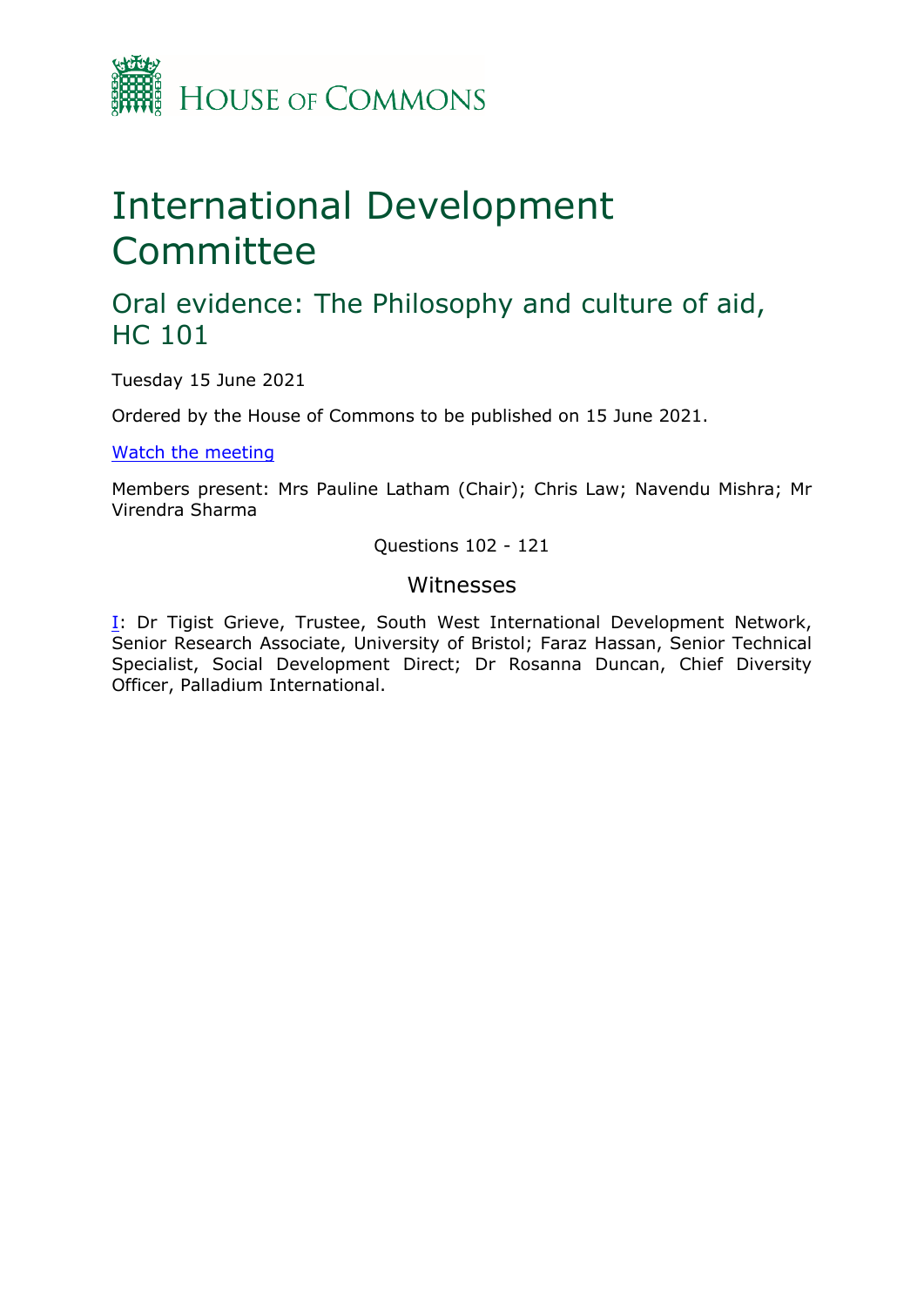

## Examination of witnesses

Witnesses: Dr Tigist Grieve, Faraz Hassan and Dr Rosanna Duncan.

<span id="page-1-0"></span>Q102 **Chair:** Welcome to the second evidence session on the philosophy and culture of aid: racism in the aid sector. This evidence session is focused on aid delivery organisations, the ways in which their working practices could be perpetuating discrimination and how to overcome this. Before the Committee starts with questions, could I ask the witnesses to introduce themselves, please?

**Dr Duncan:** I am Rosanna Duncan. I am the chief diversity officer at Palladium, which is one of the major suppliers for FCDO. We work with UK Government and communities to promote sustainable development. My role at Palladium as chief diversity officer is an internal-facing one, rather than a role where I have programmatic responsibilities.

**Dr Grieve:** Good afternoon and thank you for the invitation to this important meeting. I am a trustee of South West International Development Network and other charities. I am also an academic with an international development disciplinary background. I look forward to sharing with you my insights, particularly in the context of small NGOs. I am also looking forward to learning from others in this session.

The South West International Development Network is a collective of likeminded people in the international development sector. It grew up organically from good conversations in the south-west. It benefits from collaboration with many other organisations and it aspires to serve as a space where joined-up thinking and learning happens. Our members range from small-and-medium-sized NGOs, academic institutions, academics, consultants and students who are interested in being part of the conversation and solutions in the sector. We have approximately 160 members and a wider network of around 800 international development professionals and organisations who also engage with our community.

In preparation for this session, we wanted to gather perspectives and experiences from all our members, but we had very short notice, so I will follow up in written evidence, including anything else that I do not get to cover today.

*Faraz Hassan:* I am Faraz Hassan. I am a senior urban and infrastructure technical specialist at Social Development Direct, which is a niche, small consultancy working in international development. We specialise in gender equality and social inclusion.

Q103 **Chair:** I have a fairly general question to start us off with, which you could each address. What does it mean for international development organisations to be actively anti-racist?

*Dr Duncan:* There are a number of things at play here. First of all, if organisations want to be anti-racist, there has to be an acknowledgement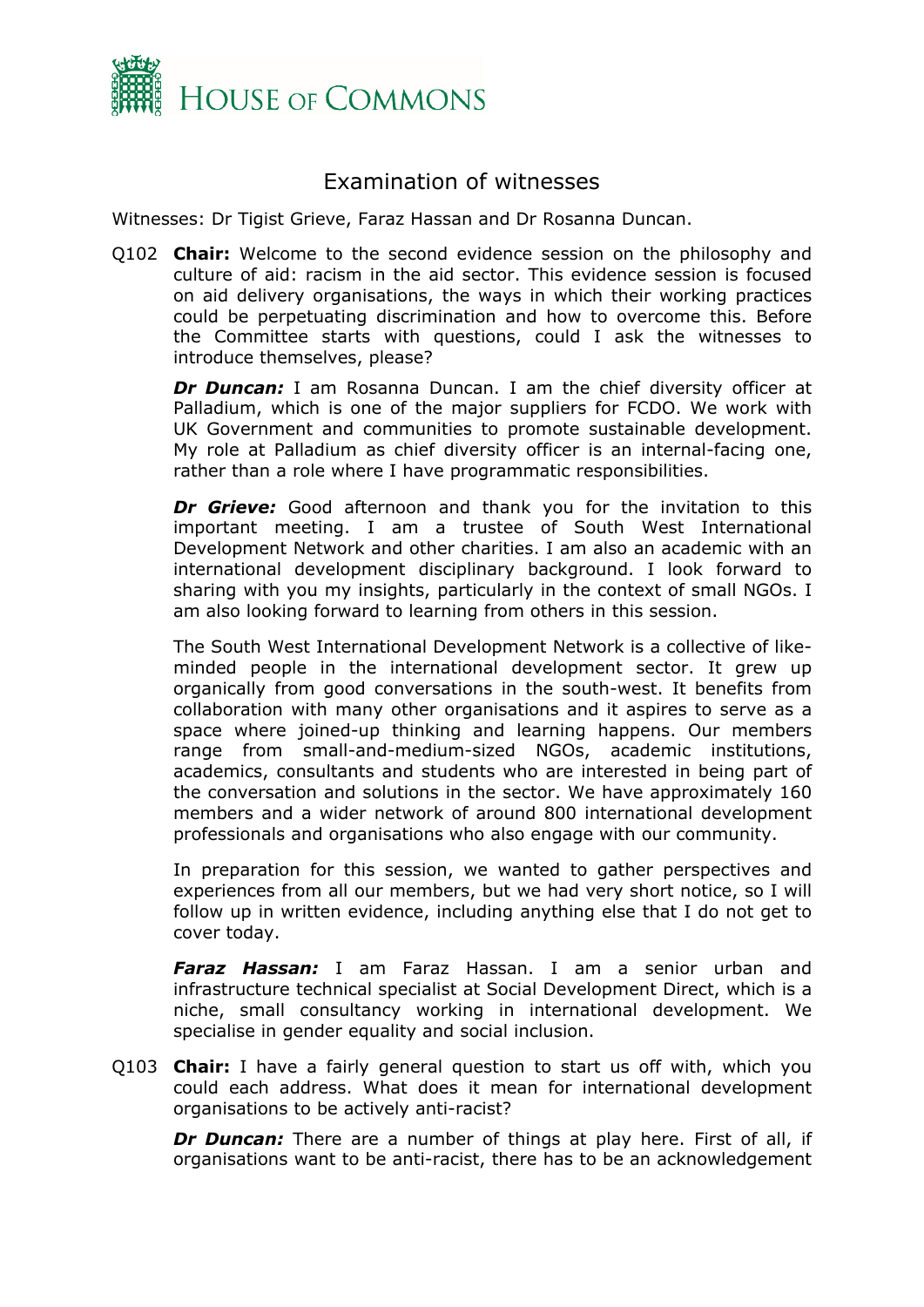

of the fact that historical racism and colonialism are having an impact on how we deliver today within the sector. There has to be this acceptance.

Organisations also have to create safe spaces for conversations to take place about racism and discrimination, so that people feel that they are able to have those conversations and to be open in terms of talking about this topic, which for some people can be a sensitive one and not one that they necessarily want to lean into. It is also important that organisations acknowledge that being anti-racist is a journey that organisations will be on.

There are also practical elements that organisations need to think about and consider, like improving their approaches to capturing diversity data, so that they can understand exactly what the picture is within their organisations and think about how they can use that data to inform change and activities. They also need to look at their procedures, processes and approaches from an anti-racist perspective and try to understand and dismantle any barriers that exist within practices that are common and everyday and which may be having a discriminatory impact.

**Dr Grieve:** Before I answer that, I just want to give a quick caveat. I would like to mention that, as a collective, we are not a homogenous community that always thinks alike. We agree on many things and respectfully hold different views on issues, so I am not speaking on all of our behalf, but from within the board of trustees and staff as well as from my own position as an academic in the international development discipline; as a black female originally from a low-income country, where sharing and actions that are similar to aid are embedded in our being; as a person who has faith; as a practitioner, where I spent a significant amount of my time educating myself on how to contribute towards good change; and also as a person who made my mistakes, which I will be talking about today, and had to do my own unlearning and continue to learn with privilege and to contribute to others' learning. I will be drawing from all these contexts and positionalities today.

In terms of your question, we need to be moving organisations into being actively anti-racist. We see that many in our network are beginning to take the first step in this journey. We see this as being important in not polarising this problem and isolating those who have yet to recognise the need for this journey—for example, the lived experience of racism belongs to those who live in black and brown bodies, like myself. Tackling the pain that it causes is our collective responsibility.

Among our network, we have found small international development organisations that have started on a journey towards becoming antiracist are those that openly recognise the roots of development being in colonialism and are taking action to tackle the same imbalance of power that remains in our development practices today. Becoming anti-racist is a process and not a one-time event or decision.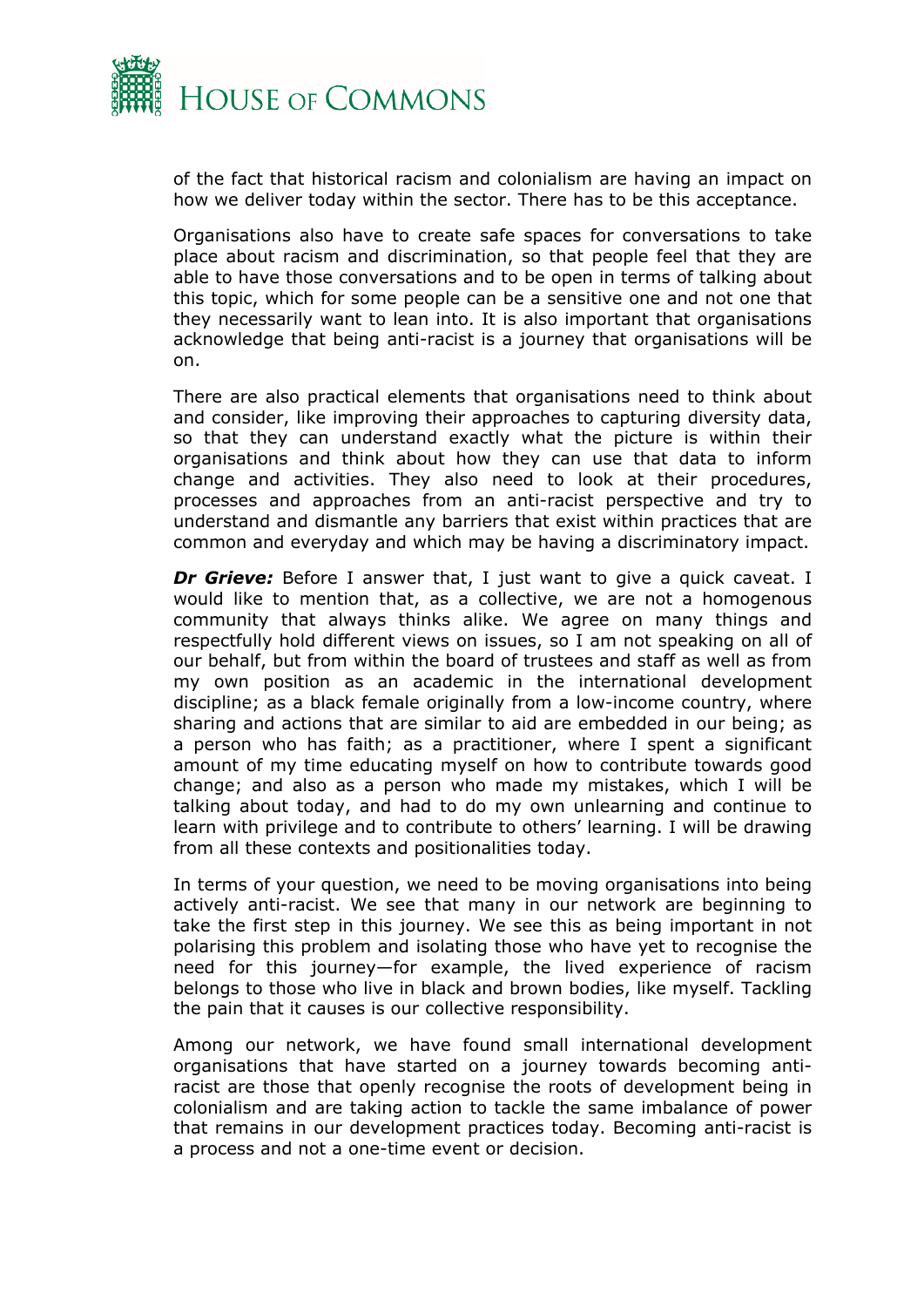

We see many organisations making time and space available for improving their understanding of the issue, where funding is scarce and time is often voluntary. We would like to recognise their commitment and to encourage the UK Government to join us in this essential process of self-scrutiny. Small charities have a trust-based partnership, and the examples that we have collected include how they are actively creating time and space to have that open conversation around racism and recognising it as a structural issue, and investing in partnership anchored in respect for communities that we work in.

They have told us about establishing working groups and reading groups internally within their organisation to address racism and inequality. They are auditing their policies and processes for historical bias and existing gaps, as well as governance structures, including all-white boards and secretariats and how to address them.

They are looking into their programmes for inclusion and decisionmaking, power and participation. They are establishing working standards, such as contributions of the diaspora, professionalism and underrepresented communities to be represented there, so facilitating dignified, trust-based practices alongside communities in which their work happens. For an organisation to become anti-racist, it needs to be open, to learn and to reflect on how its own work fits into the debate around shifting power.

*Faraz Hassan:* I agree with both colleagues, who have outlined it excellently, and especially the point around this being a journey and all of us finding our way and understanding what works and so on.

There are two aspects for me. One is to first recognise that the aid system is a neo-colonial system, and that is embedded in the way that the sector is institutionally arranged and set up. A recognition of that is essential, as well as not taking a historical approach but recognising that the aid sector is based on history. As a result, that embodies power imbalances.

The second point is around recognising the lack of diversity within the sector in the UK. That is important not just because the sector should be representative of British society, but because of the detrimental impact that can be had on the delivery of aid, if we are not drawing on our strengths as a very diverse society.

Being anti-racist is about strengthening the quality of partnerships with organisations in the countries that we are working in, by which I mean it not being an extractive relationship but a meaningful one. Secondly, we need to make sure that we are harnessing the voices, talents, strengths, views and experiences of the different communities within the UK and that we are bringing that to bear in our practice as practitioners in the international development sector.

Q104 **Mr Sharma:** What actions have your organisations taken to shift power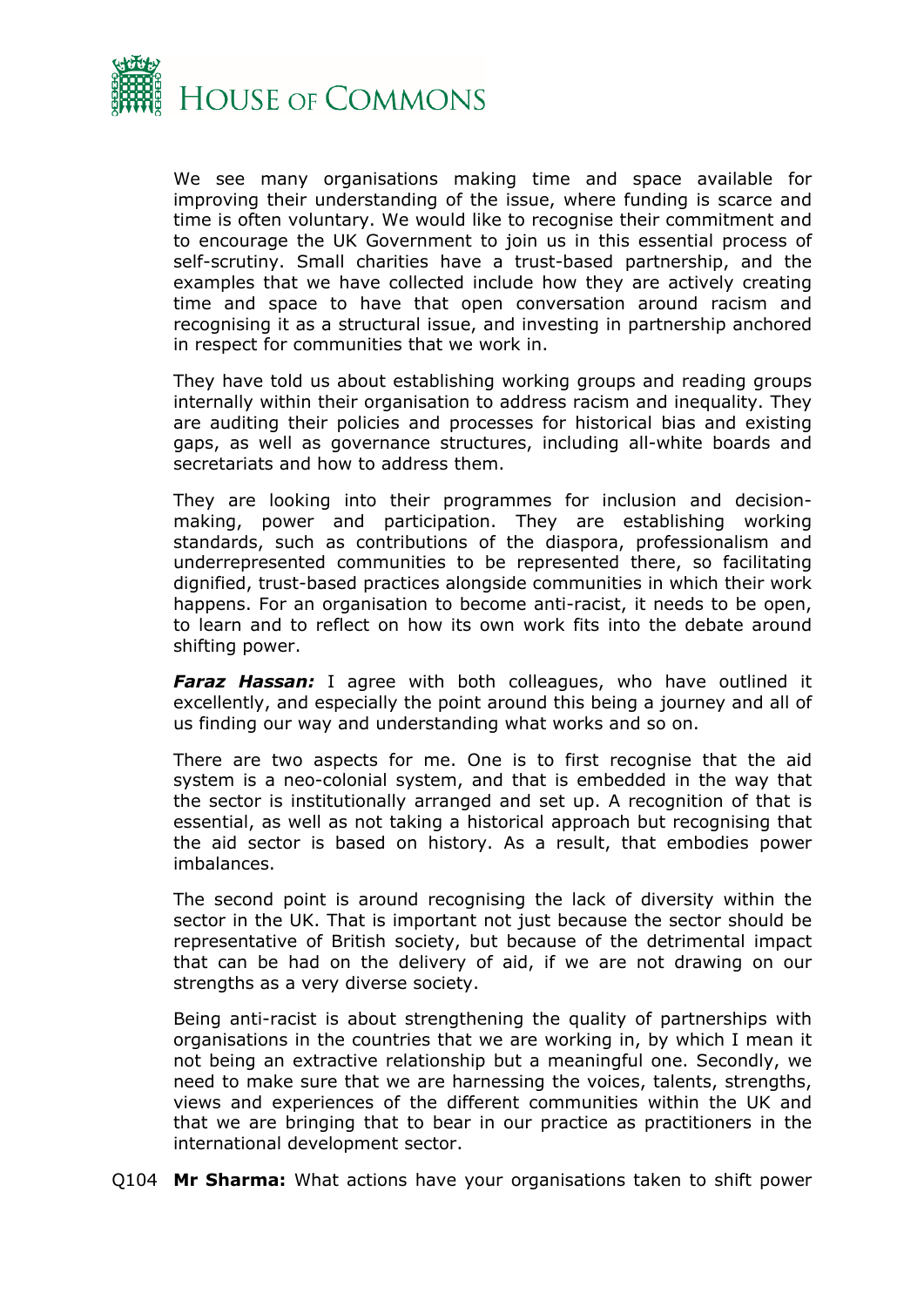

to the communities, organisations and authorities in the countries where programmes are delivered?

*Dr Grieve:* We recognise the imbalance of power, where the sector is divided between givers and receivers, and the binary of poor and rich, which is very unhelpful. It upholds the narrative that communities are less able to solve their problems, and a top-down approach to our own intervention is appropriate and required.

If we want transformation, we need to develop a sense of ownership among communities, which requires a reversal of power, to quote Robert Chambers, but there is a resistance, where those with power do not necessarily give it away very easily. Examples from among our network include organisations that have deliberately invested in their partner organisations at the expense of capacity in the UK. Some of our network members have shifted the balance of power, so that their country partners identify and design the programmes that their UK counterparts then go on to seek to fund. In theory, this distribution of power should work, but the requirements of UK donors do not fully support a relocation of power within communities in which programmes are delivered.

Organisations are creating more equitable collaboration by partnering with and being led by local consultants and by having greater engagement with local communities and increased participation in evaluations and their results. Some organisations have checked in with their in-country colleagues about whether they have any experience of prejudice or racism. They have invited colleagues from partner organisations to their high-level meetings. This is important and encouraging, and fosters equal-partnership collaborations. Donors can encourage more of this.

An example of shifting power that we can draw from established organisations that some of our members are also a member of and have highlighted to us is how ActionAid adopted feminist behaviour that provides strong leadership around how individuals can work towards addressing power imbalances in their day-to-day work. In this case, they received unrestricted funding—and it is really important to emphasise that—from the People's Postcode Lottery to run a women's rights fellowship with organisations in the global south; many of them were small organisations. From this funding, they went on to give unrestricted grants to encourage fellowship. This was a new model of work outside of the usual power dynamics in the funding sector. This involves subgranting, which makes it possible for a donor to trust and to be prepared to allow organisations to utilise those funds to bring good change.

I will go back to Robert Chambers's PRA, where he talks about adaptive programmes and the need for continual change to meet the needs of those who we would like to support or work with, with the co-creation of projects and strong relationships based on respect, listening to communities and being guided by their agendas.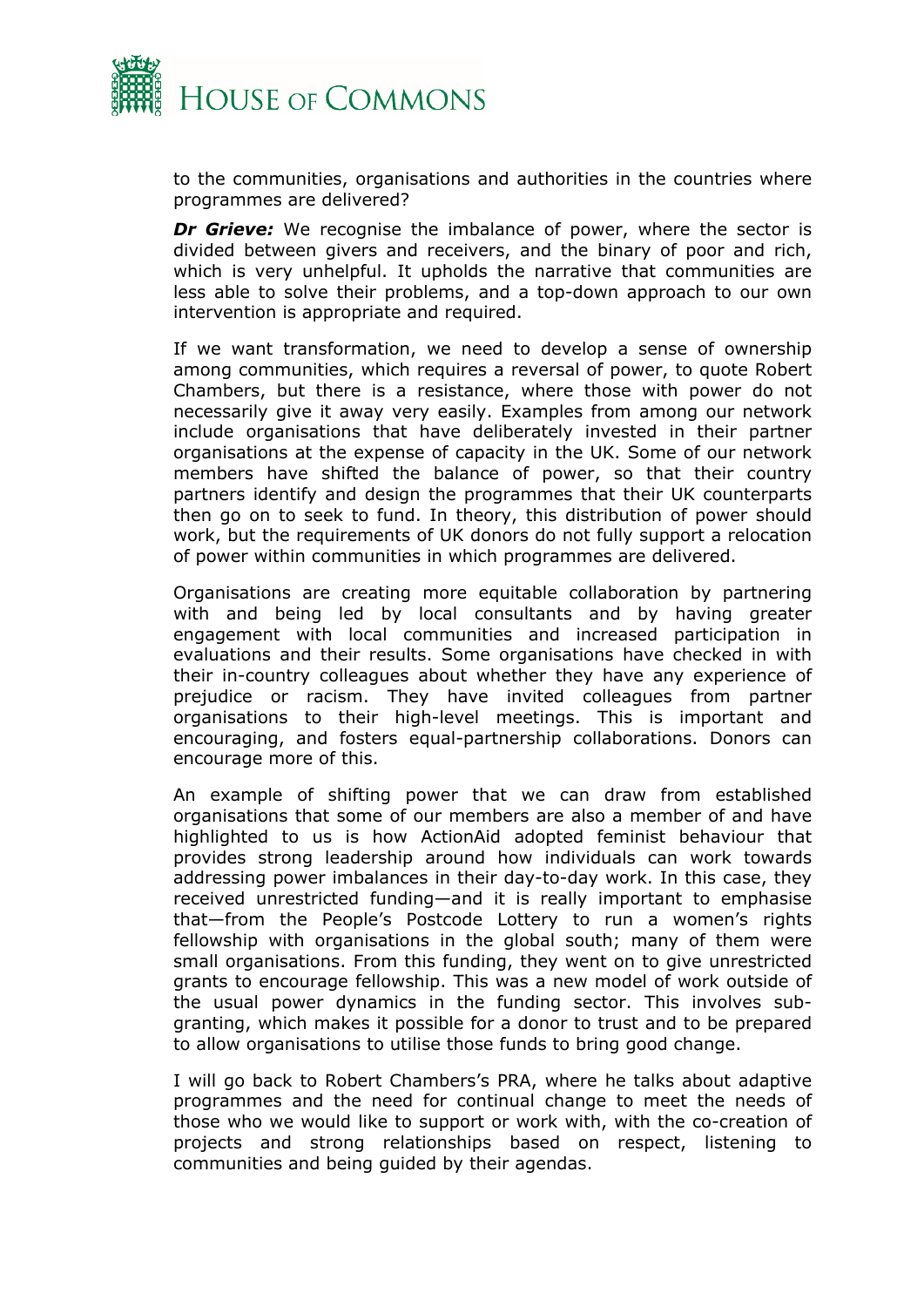

*Faraz Hassan:* I would like to share from the perspective of a smaller organisation, again emphasising that it is very much a journey that we are on. I would not claim to have cracked this issue in any way, but we have certainly come a long way in our thinking and what we have found works and does not work. From that perspective, we started our journey with a long-term recognition of our lack of diversity and the need to address that, but very much catalysed by the death of George Floyd last year in the US, not just in terms of us but the sector as a whole and thinking about what it means for us and our role in anti-racism.

We wanted to not address this in a reactive way, so we avoided putting out statements immediately, but embarked on a process of self-reflection and recognition about our position within the sector, the role that we play in those power imbalances, and our privilege as an organisation based in London and working in international development. This was very much at the heart of what we wanted to do.

We also recognised that we work on social inclusion and gender equality, so there was a pressing need for us to address this issue, given what we do. We very much turned the analysis and practice that we use outwardly towards ourselves internally. That is very important, because it gives meaning to the work on things like policies, procedures and practices that come afterwards. It is very important that the heart piece is done as well as the mind and knowledge piece.

We have had a lot of internal discussions to position ourselves and we are still in the process of building that with practical measures and a set of priorities. That involves looking at our internal processes and things like our hiring practices and human resources; the way in which we nurture and foster an inclusive environment within the organisation that very much supports diversity, inclusion and diverse voices of people from different races and ethnic backgrounds; how we look at career progression within the organisation, job specifications and very much tackling the proxies in which people might be excluded on the basis of race or ethnicity; and thinking about our internal structures and how we can change.

Secondly, it involves looking at our external work in our practice as a consultancy: how we bring voices from people in the countries in which we work into our consultancy and practice, and making sure that that informs what we do; thinking about our communications and the way that language and imagery play a role in the stereotypes within the sector; and participating in advocacy, partnering with other organisations and being part of platforms of other organisations in the sector, particularly in the private sector, which are helping to form a sector-wide approach, recognising that there is only so much that we can do as an organisation on our own. We have been working with organisations like the REDI Collective and British Expertise International to engage with other allies and colleagues in the sector.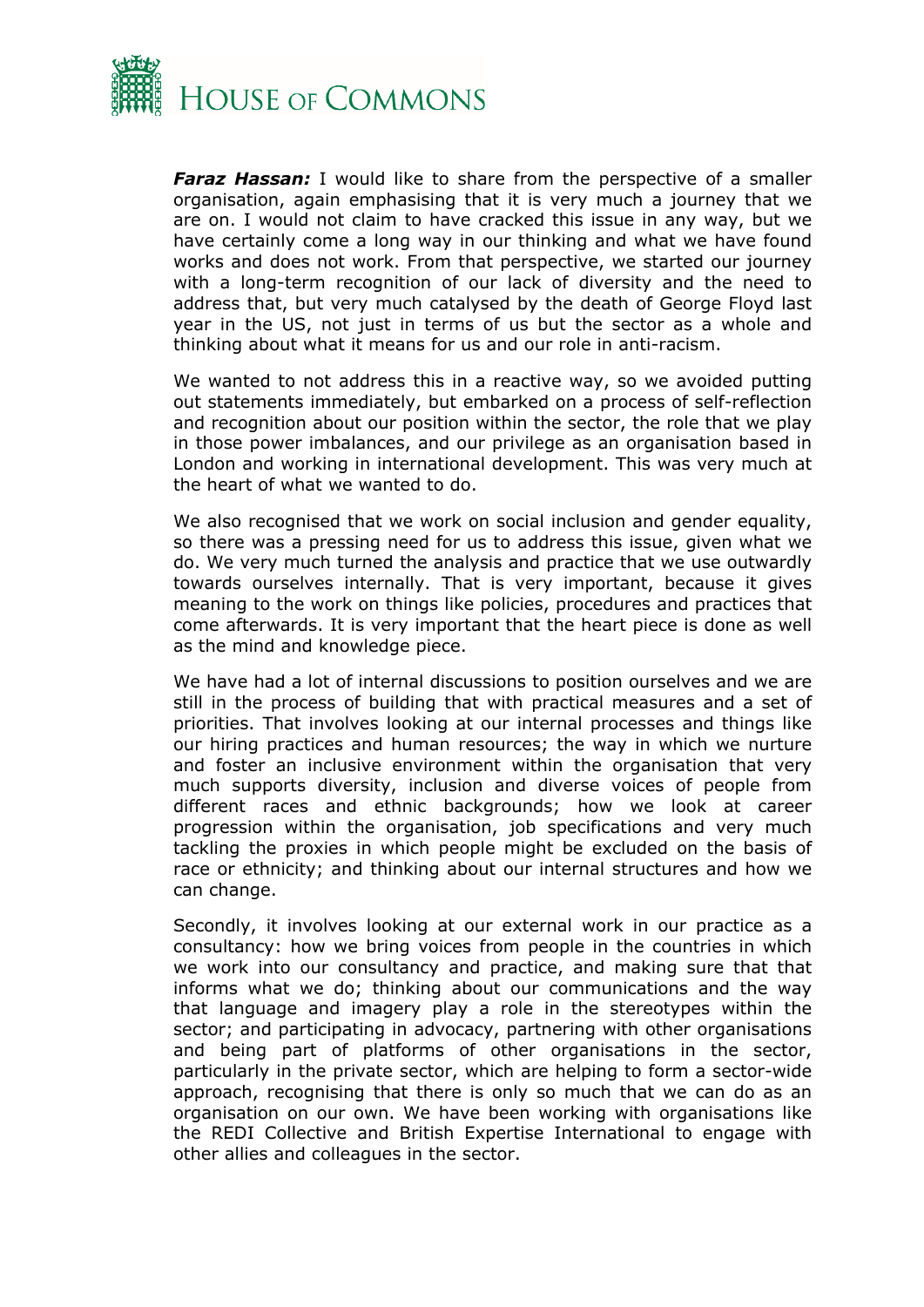

It is very much about making sure that what we do is meaningful, recognising that we cannot do everything but picking priorities, and ensuring that whatever we decide is important is backed up by clear objectives and timelines, ownership within the organisation, and resources, importantly. We are very much putting our money where our mouth is, as it were.

As I said, we are still in the process and it is not an easy and quick journey. It has to be done right and well, so we are very much considering what we can do in the short term and then more meaningful and challenging issues that we have to tackle, which will take longer.

**Dr Duncan:** Hopefully, we will get an opportunity later on to talk about some of the actions that organisations in the sector are taking more broadly. Focusing on the question here around what organisations have done to shift the power in terms of the countries where programmes are delivered, there are three key actions that I would like to reflect on there.

First of all, we make it a priority and the default that the teams that we build in the countries where we are delivering programmes are all local nationals. That does not always happen, but that is our default, and we do everything that we can to make that happen. That involves being proactive in engaging with networks but also thinking about the way in which we advertise roles, making a strong commitment in those statements about attracting people who are from those countries where we are delivering programmes, and also considering whether or not the criteria that we are asking for in those roles are not going to guarantee the best people for the job but are going to exclude talent.

We are involved in an interesting piece of work at the moment in terms of thinking about the power relationships with the organisations that are our partners and in our supply chain. We are doing an exercise to check in with them to understand their experience of us. We can understand whether or not there are any challenges in the way that we are working that we need to correct from the power differential perspective, and whether or not there are certain organisations that have a different experience from others. We are currently exploring that.

One of the things that we do at Palladium is administer grants. We have developed a community of practice internally around this, with one of the key pillars and tenets of that being around how we can embed more equity, diversity and inclusion in that process. Part of that is around how we can make sure we engage with people from diverse backgrounds and from the countries where we are delivering and implementing programmes, and engage those people in that grant selection process.

Q105 **Mr Sharma:** I know that Dr Grieve and Mr Hassan have touched on this, but could you briefly explain further why the changes needed to shift the power in the aid sector have been slow in being implemented?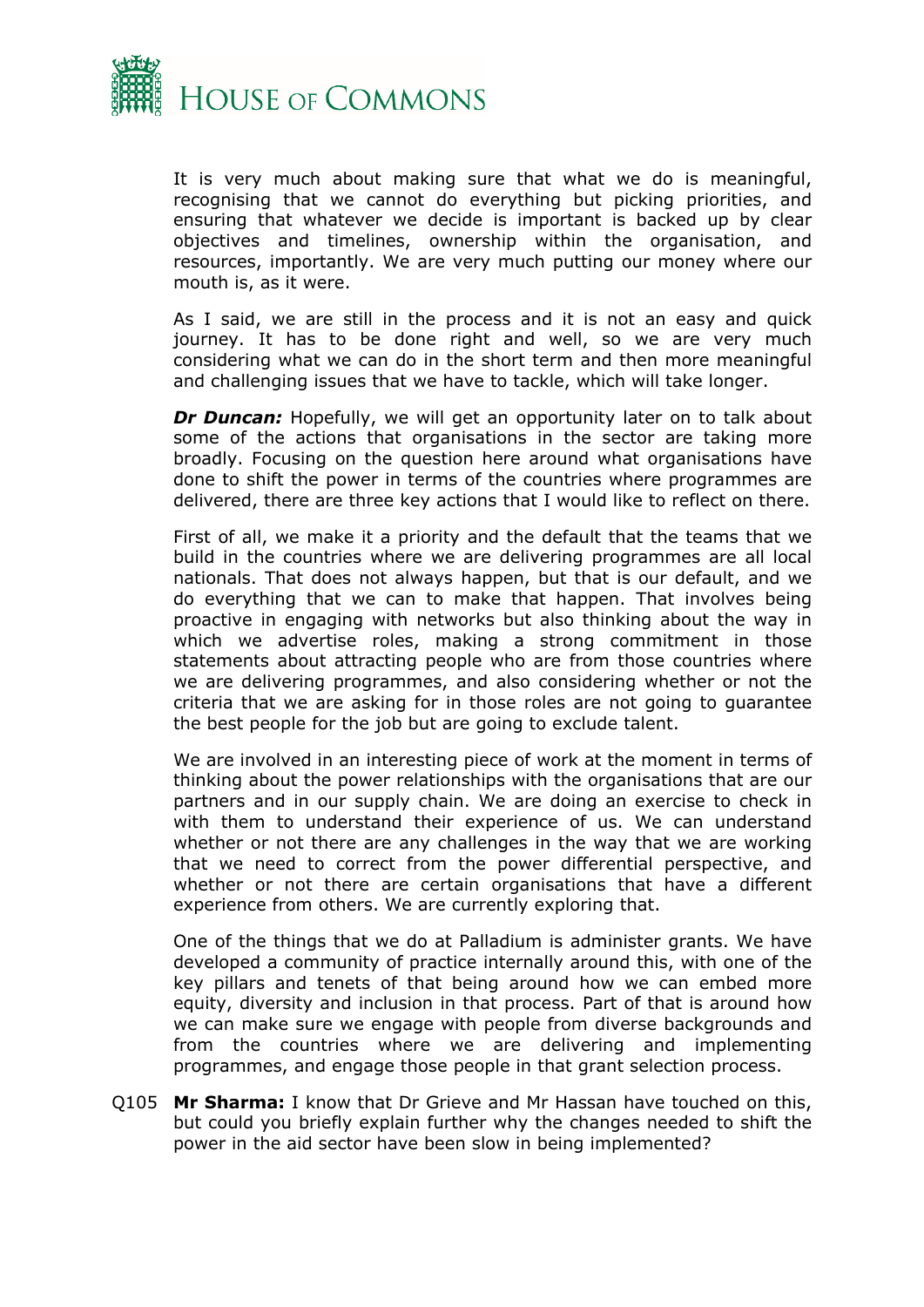

**Dr Grieve:** That is a very good question. Aid as a concept can be problematic. If I may take that first in terms of the philosophy of aid that you are trying to engage with, I will then come to the practical aspects of it from the perspective of our small organisation.

First, at the macro level, aid is inherently paternalistic in its power dynamics, where the north controls the money and thus has the power, which upholds this imbalance. The philosophy of aid can be taken as racist. Aid is still considered as a gift using taxpayers' money, for example, rather than a question of justice. Reframing aid as reparation could help us shift the power very quickly, but we have not yet done this. The shift is fundamental to the way we think about things, and the shift has been slow or yet to be started because the issue and the perceived solutions are so entrenched.

We also acknowledge that aid is not the most effective way, whereas reparative justice on a macro scale would be far more effective in achieving equality, if we are serious about the systems that achieve this. When the system acknowledges its inequalities, it can create a sense of shared experience that unites in tackling racism together. Unless the drivers of the system acknowledge the problem, it can be harder for individual organisations, particularly small ones, to engage without feeling accused or defensive. This acknowledgment is something that, for example, FCDO can do with its power, and create a space for that.

Innovations by donors and charities that I mentioned earlier are happening, but a paternalistic way of thinking still hinders this and it will take time to shift individual changes that are happening. Systematic changes are slower.

Small NGOs have an innovative way of doing things and are pursuing change in their partnerships, but, as we all know, their role is a very small one. FCDO, drawing from its DFID years of learning and expertise within it, could and should be at the forefront of testing innovative ideas in this area. This is slow, because certain things like a pay gap and parachuting solutions and lead experts were normalised over many years in our sector. While shifting that is pertinent, it requires patience, because of the entrenched inequality and assumptions that governed the sector for decades.

Another point to make here is that some of the exercises we are going through may be performative and equated to tokenistic actions. This is part of the difficulty in shifting power. For example, we may churn out policies or set up committees, but these committees may sit without any real power. Unless this is at the core of the leadership level, it is difficult to bring change.

*Faraz Hassan:* Again, I agree with what Dr Grieve said. She covered a lot of it, so I will not repeat what has already been mentioned. If we consider how we conceptualise the aid sector and what it is, it is not just about the policies and practices of the organisations that comprise the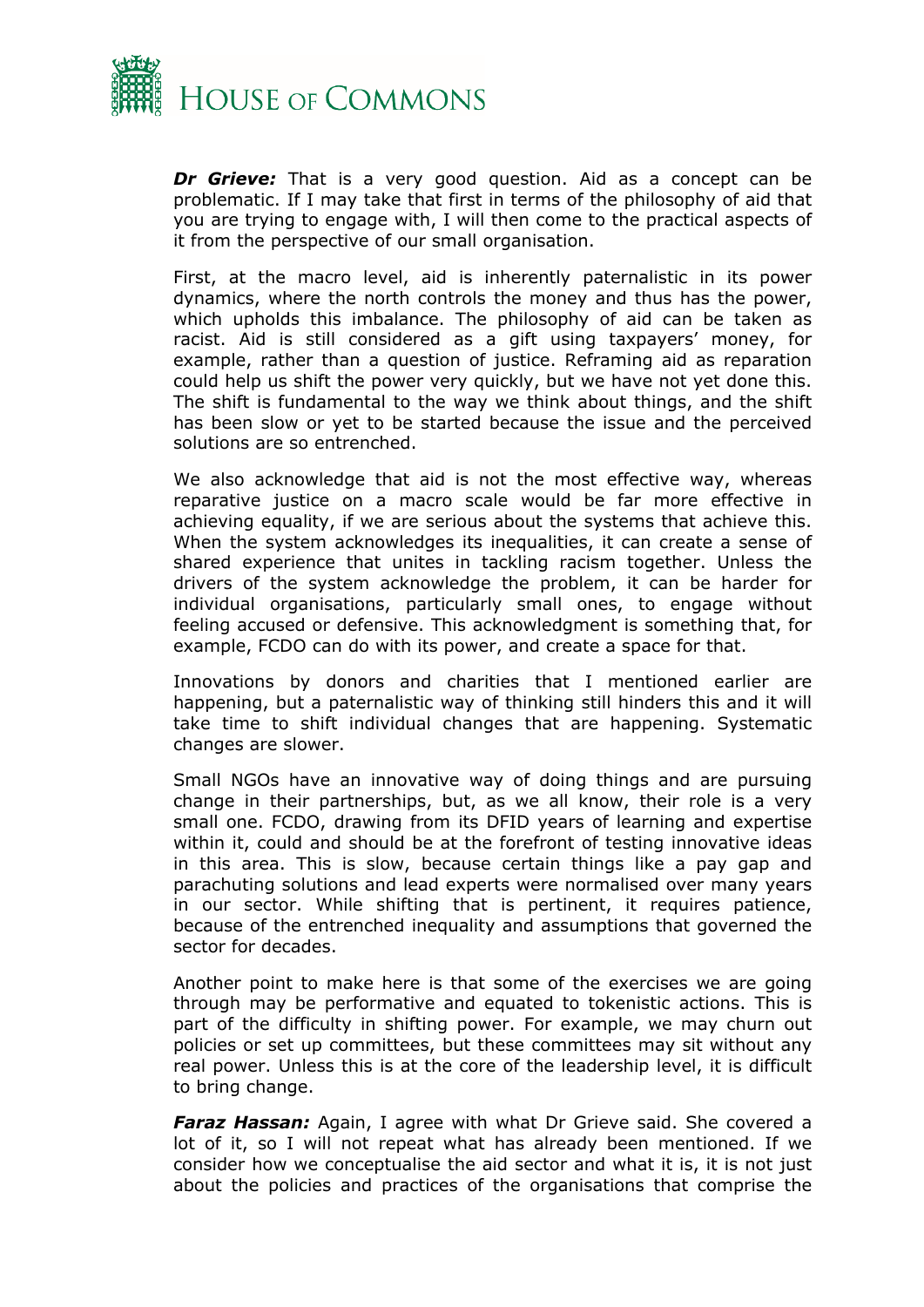

sector. Those are hard enough to change as it is. They take time and require organisations to shift their culture. It is also about the set-up of a system, which is much larger than any individual organisation or institution. As has been said, it is a historic system that has been built up over time, so changing that requires a shift in power, which those who have power will be hesitant to undertake.

Another thing to add is that, given the lack of diversity within the sector, you will have a lack of innovation and perhaps willingness to take on more radical ideas or actions, which will again take time to change. As the sector becomes more diverse, you will get that diversity of voices that ask, "Why can we not do this or that?" whereas the people who have been involved in sustaining that system will perhaps not be able to see it in that way. Accelerating that change in the sense of how we are delivering aid and what we are doing also involves bringing more and more diverse voices into the sector as a whole.

Q106 **Navendu Mishra:** I am incredibly grateful to the three panellists who have made time for our Committee today. How do the working practices at the newly formed FCDO and other donors influence the work undertaken by development organisations to combat racism, in either a positive or a negative light?

*Dr Grieve:* That is another really good question. Donors are the single biggest driver of change in our sector. Without the shift in donor focus to address racism, the shift will be limited and slow. It is funders who determine how not only money but time is spent in organisations, and the focus for organisations. Small charities have very little access to funds, and a positive and progressive action that DFID took was the launch of the Small Charities Challenge Fund and adding a budget line to the capacity build or capacity development of small NGOs.

During the latest round of FCDO cuts, these programmes appear to have been closed. Our fear is that, in the future, small NGOs will have no access to any FCDO funding and will face an even more heightened competitive environment for funding. In turn, this takes away their limited resources to find alternative funding to bridge the gap that that leaves. In this context, cuts can be seen as disrupting the journey of smaller organisations towards becoming anti-racist and progressing in the good practices that they have been implementing. Organisations were left to communicate this difficult news to their local partners, which is a major blow that harms relationships and undermines trust-based collaborations and partnerships that they have built over time.

It is also important to recognise that getting funding is a hugely timeconsuming exercise, so it comes at a cost. There is the cost of time for both partners that they spend preparing for a successful grant, which is now lost. The time is lost and the funding is withdrawn, so they are in a lose-lose situation.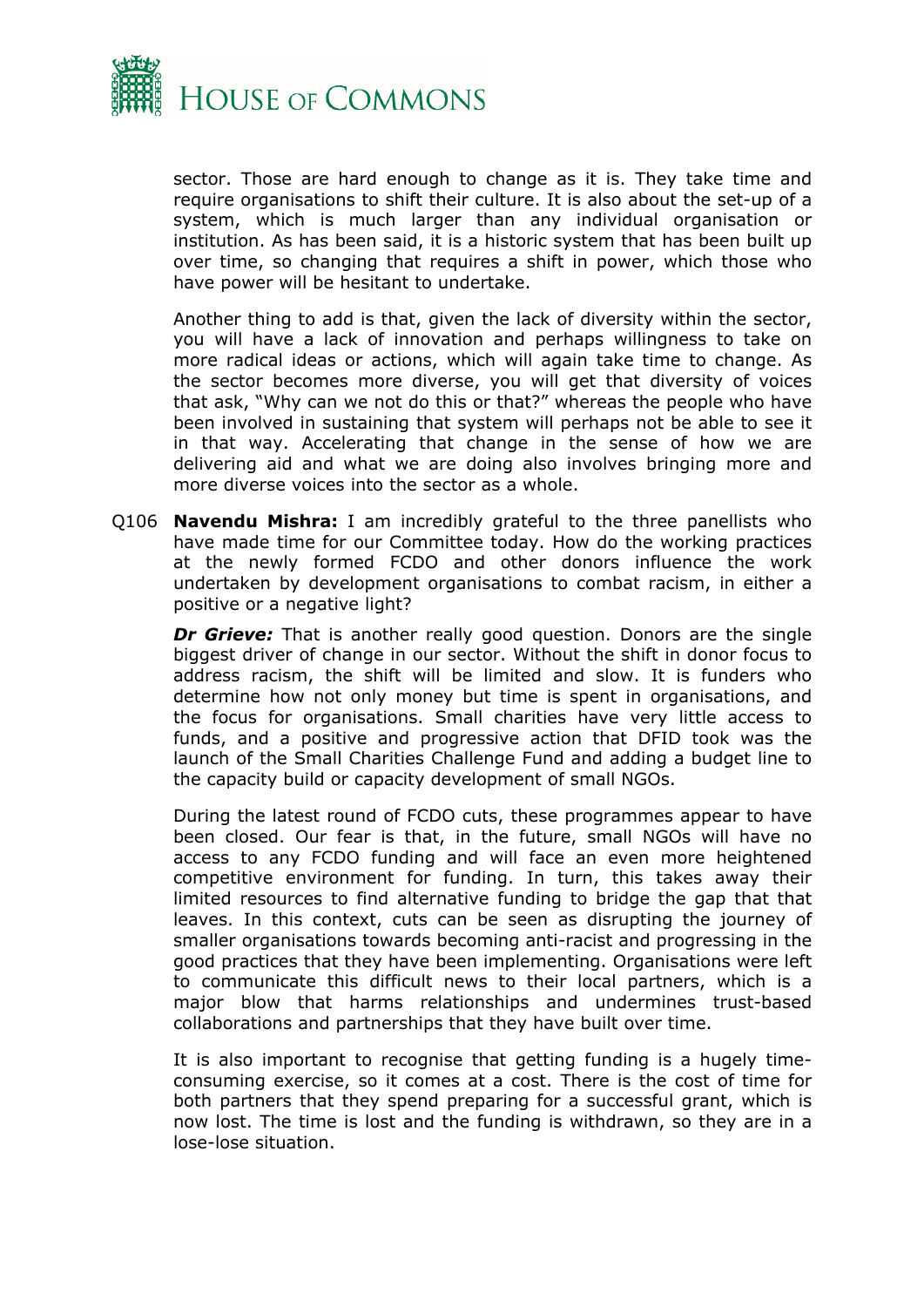

The recent cuts in ODA funding provide a current example of FCDO upholding views and practices that are unhelpful. They are an example of top-down or donor-centred approaches to development, in which the donor has excessive power and there is no process of accountability. In this scenario, the power imbalance, where FCDO can give or take away funds, with few repercussions to it, is an important one to take notice of.

Our members have raised with us a number of things about noting the failure to deliver on multiple signed contracts, and the absence of consultation or engagement with the organisations and communities that are affected. They also talked about having half-hour group meetings to discuss the details of closing entire programmes, where individual small charities have given hundreds of hours of staff time to provide a detailed response to FCDO, as required previously. It is a stretch of imagination that the same standards of practice would be acceptable to any other area of Government commitments.

Our example from among our network is a programme in which DFID funded the education and empowerment of women to make their own reproductive decisions. FCDO has now cut funding to these programmes, which has removed the provision of contraception, for example, to communities. It is a power deployed by a nation of global privilege, and we see little accountability for the harm it causes to brown and black people and their lives.

I have two further examples. What is relevant here is the Tropical Health and Education Trust, which is a brilliant model that links to members of the diaspora and knowledge exchange to enhance healthcare provision. Another one is the UNFPA, which is a good example to draw on here, since I am aware of the impact. I was part of the UK send-off party and, at the time, felt particularly motivated by the announcement made by Baroness Sugg and others. Sexual and reproductive health for adolescent girls is a subject close to my own research interests, and I am aware that the ultimate cost of these cuts is borne by the black and brown communities that remain voiceless.

The failure of any contingency planning and the devastating impact of the cuts on the lives and livelihoods of communities that are overwhelmingly people of colour and from low-income countries is representative of a disregard towards these communities.

We are grateful to our friends, the Small International Development Charities Network, for sharing their data with us as we were preparing for today. We know that the reversal of funding commitments to and broken contracts with just 24 small charities has resulted in a loss of essential services to a minimum of 480,000 people in low-income countries, and many more small charities have been affected by these cuts. We have also heard from small NGOs about the loss of trust that they have been building, and that rebuilding trust and collaboration between small NGOs and communities will take time.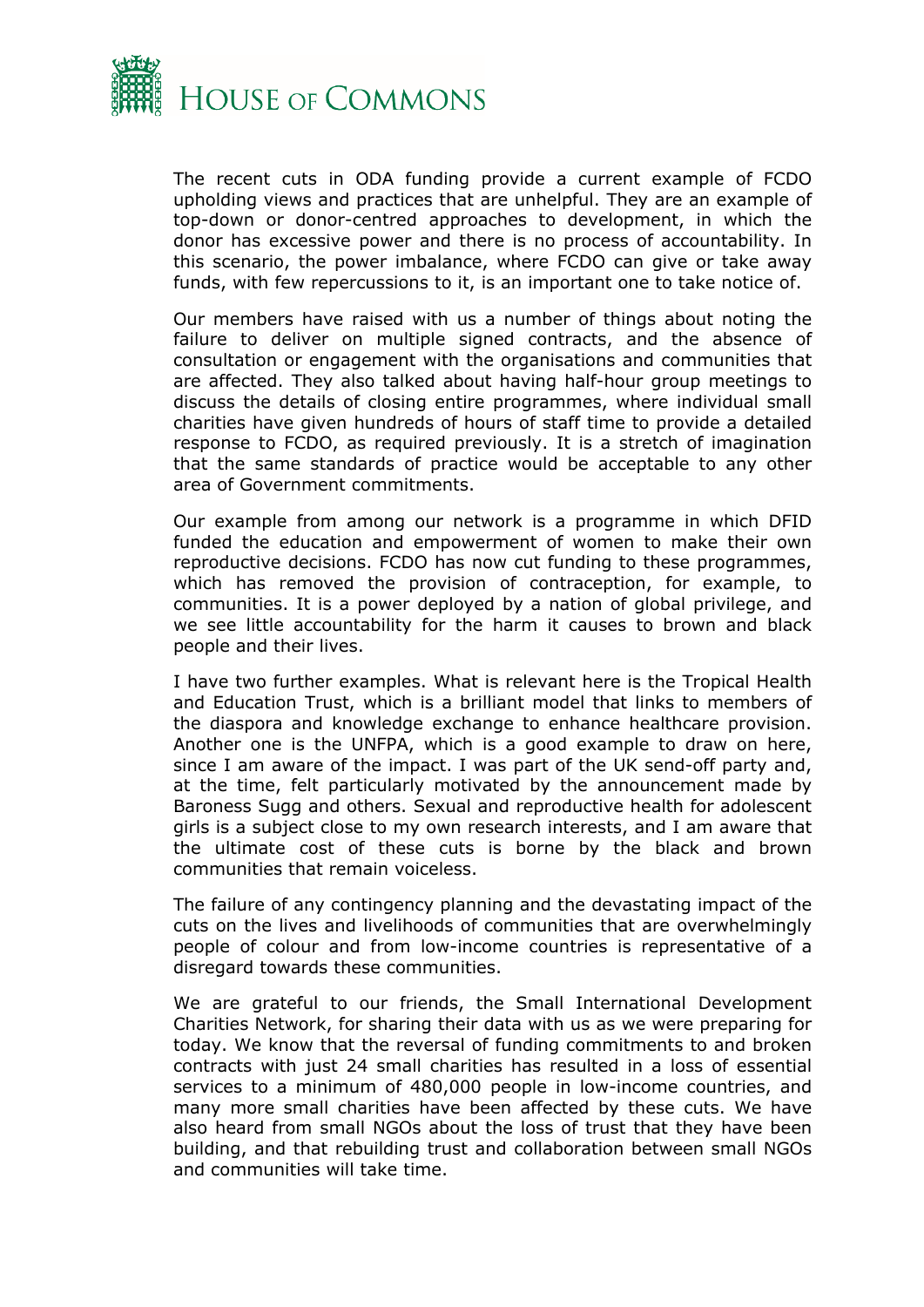

I would say that FCDO has a critical role to play in establishing standards, programmes and a sensitive way of making decisions in way that does no harm.

Q107 **Navendu Mishra:** The points made about the disproportionate impact on smaller charities and the latest round of ODA cuts were quite valid. Could I come to Dr Duncan on the same question around the working practices of FCDO and other donors influencing the work undertaken by development organisations?

*Dr Duncan:* Dr Grieve eloquently covered a range of points there. One of the things that I would like to add is something slightly outside of this. In terms of requirements and practices from an FCDO perspective, one of the positive elements that have been brought in around trying to rebalance power and to put more resources and power into local organisations is this whole thing around supply-chain mapping and the requirement that, in supply chains, there has to be X percentage of supply chains represented by local organisations. I would see that as a positive step in terms of breaking down barriers and increasing engagement with organisations that come from countries where we are implementing programmes.

One of the opportunities for FCDO in terms of its working practices and how we can embed better approaches to equity, diversity and inclusion into programme delivery, is thinking in the same way as, over time, we have looked at gender equality and social inclusion. All our programmes have GESI strategies, and we are more recently thinking about disability as well.

In terms of FCDO requirements and practices, it would be really positive to see a shift into that space, where discussions, planning and KPIs are embedded into programme design and implementation, but focus, beyond gender and disability, on race and ethnicity as well. It is slightly going off on a different track there.

*Faraz Hassan:* Again, a lot of good points have been made by colleagues. I suppose another point I would add is to consider the role of social development expertise in programmes. While I would not say that addressing race or ethnicity sits solely within social development or the role that social development experts play, in a volatile aid climate, with budget constraints, sometimes social development is the first thing to be cut. That can be harmful and it sends a mixed message that is contrary to values that we all hold.

What I mean is that, if you are developing a programme and the first thing to get cut, when, rightly so, budgets need to be made very efficient, particularly in the way that we formulate contracts, bids and so on in our sector, is the role that social development experts play in ensuring that the communities where programmes are being implemented are influencing the programme and, likewise, considering the impacts that those programmes are having on those communities,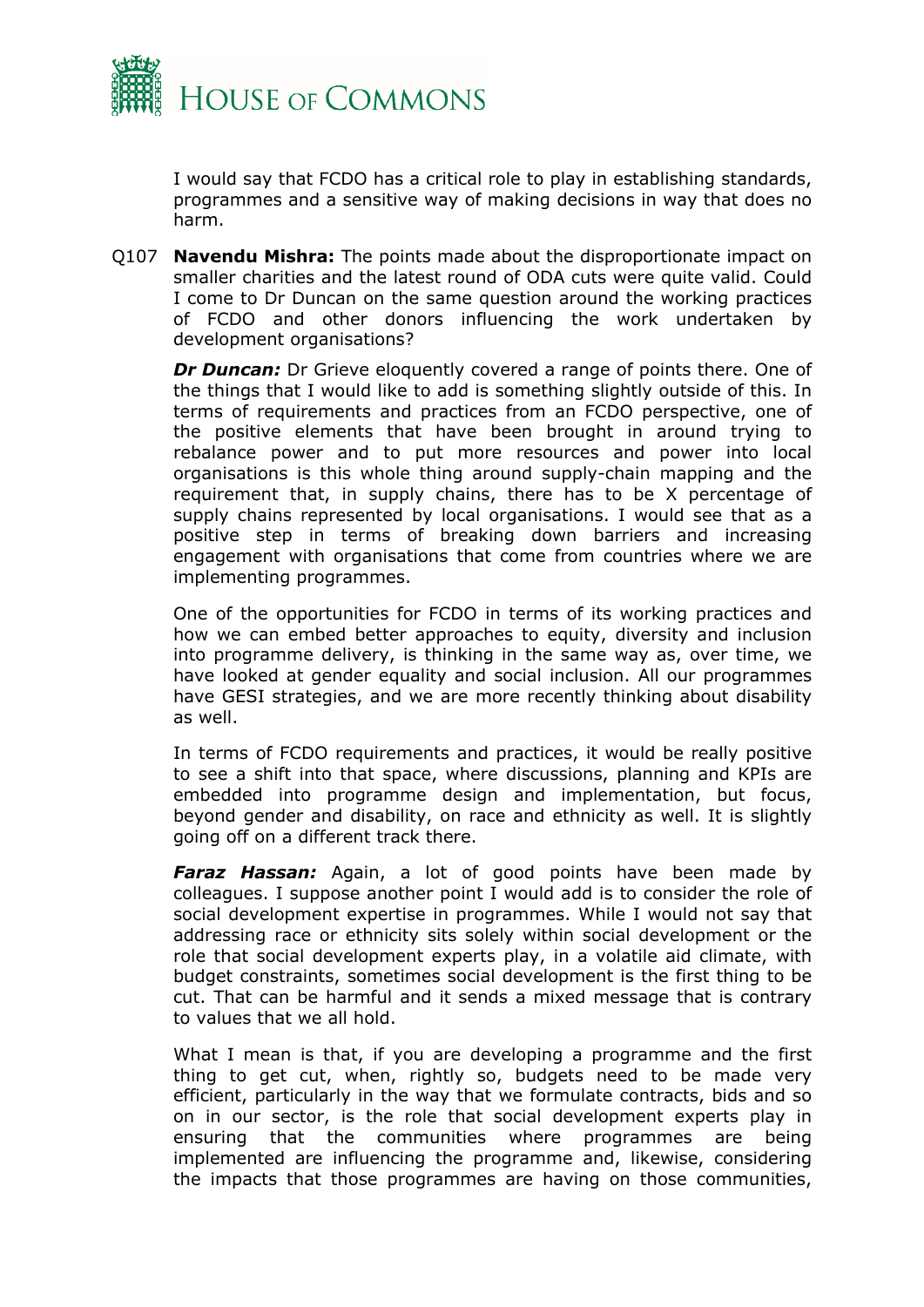

and particularly people who are excluded or marginalised based on race and ethnicity, among other things, that can be detrimental, if you are talking about an anti-racism agenda. I would add that to the points made by colleagues.

Q108 **Navendu Mishra:** Following up on that, what role do the FCDO fee-rate structures play in determining the pay scales of locally hired and internationally hired staff and consultants at your organisations?

*Faraz Hassan:* We are based in London, so our experience of that is through hiring teams and consultants who may be international or based locally in the countries where we are delivering programmes. One of the big challenges that my colleagues may also talk about is the weighting and emphasis on international versus local expertise, and the assumptions around that: pay scales that are higher for international expertise compared to local experts.

We know from experience that, in order for these programmes to be sustainable and have impact, local expertise is absolutely essential in guiding those programmes at all stages and all levels. What we have found in practice is that it is a disincentive to create or assemble teams that give equal or more value to contextual knowledge.

To give an example, if a requirement in a bidding process is around 15 years of international experience, finding someone who has that versus someone who has 15 years of experience in the country where the programme is being delivered, which one is more valuable? That is laden with assumptions rather than being based in reality, and we need to rapidly update the way in which we perceive expertise, what it is and where it comes from. Similarly, all the way down to weighting in bids and the way that bids and procurement are structured, there is disproportionate weighting on international experience and education versus contextual experience, which needs to be addressed.

Going back to my point on social development, economists and engineers often have higher rates than social development expertise. A lot of the time, social development experts may be women or people of colour, so what message is that sending in terms of importance in terms of race, ethnicity and other kinds of issues of diversity and inclusion?

Q109 **Navendu Mishra:** You have made very important points, Mr Hassan. I hope you do not mind, but could I push you specifically on the point regarding the FCDO fee-rate structure? I completely understand the points made about the imbalance of power when it comes to international experience versus local experience, which needs to be looked at, but particularly on the FCDO fee structure, is it a positive impact or more of a negative impact on how these contracts and payment plans are structured?

*Faraz Hassan: [Inaudible]—*placing a disproportionate impact on international expertise is detrimental. I know that, in some cases, we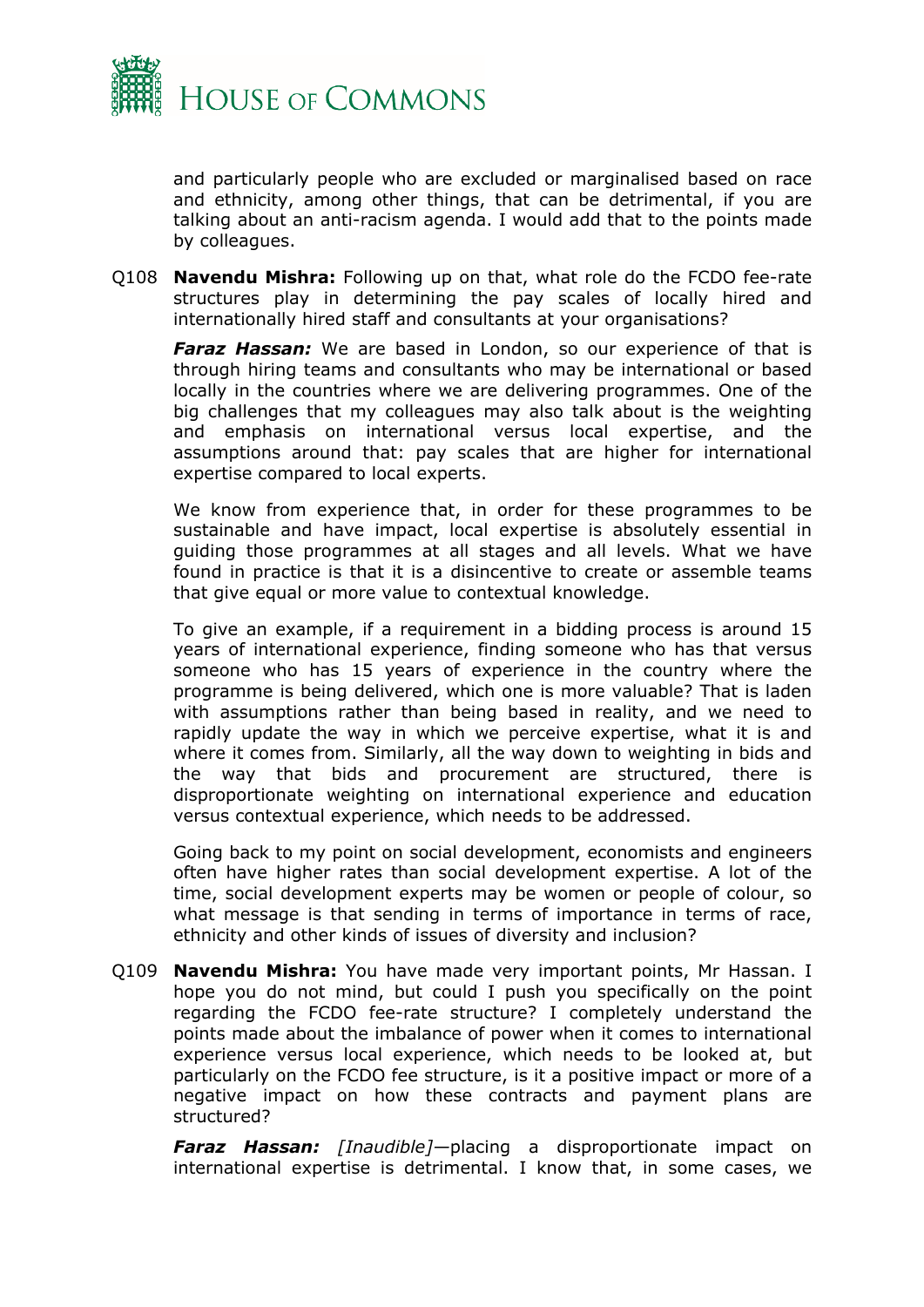

have struggled to identify people who fit criteria on paper in a bid versus people who we know would be perfectly capable of doing the job. In those cases, it can be detrimental to assembling a team that is really reflecting the things we are speaking about here today in terms of valuing the expertise and knowledge and, in fact, giving leadership and ownership to people who are living in the countries in which we are working.

For team leads, for example, we have seen contracts where we would potentially be at a disadvantage if the team lead was from the country and based there, versus having a team lead who is international or based elsewhere and has worked in many different countries. We feel that, in those cases, it can be very hard for us, despite whatever we are trying to do in terms of balancing this power relationship, to make it work in the commercial and competitive context.

Q110 **Navendu Mishra:** Your comments about team leads are concerning. Are there challenges within the tendering and bidding process for FCDO contracts that might prevent equitable working practices?

*Faraz Hassan:* I mentioned the weighting on expertise when it comes to forming a bid and that being built into the procurement and the way in which we need to try to be competitive at the same time. There is a disadvantage sometimes, as I mentioned, in having that within leadership in the way that we would want. Considering the way that bids are undertaken, sometimes with a lot of pressures on time and resources, a question that we are still trying to grapple with is how you meaningfully bring people from the countries where we are working into the bidding process to help shape what we are proposing as a programme, rather than bringing them in later, once all the decisions have been made and budgets allocated.

It is for FCDO to facilitate people from organisations in the countries where programmes are being implemented to play a greater role upfront rather than down the line. In terms of us as a sector, it is about recognising that we should not just be bringing in people from different races or ethnicities or who are based in those countries for data collection.

Q111 **Navendu Mishra:** Do you mean a tick-box exercise?

*Faraz Hassan:* Yes, absolutely, and it needs to be done meaningfully. That is a question and challenge to the sector as a whole.

Q112 **Mr Sharma:** What changes are organisations undertaking to increase diversity at all staffing levels?

*Dr Duncan:* From Palladium's perspective and from what we can see that is going on in the sector, there are a few key actions that organisations can take and, indeed, that we have already started to do at Palladium.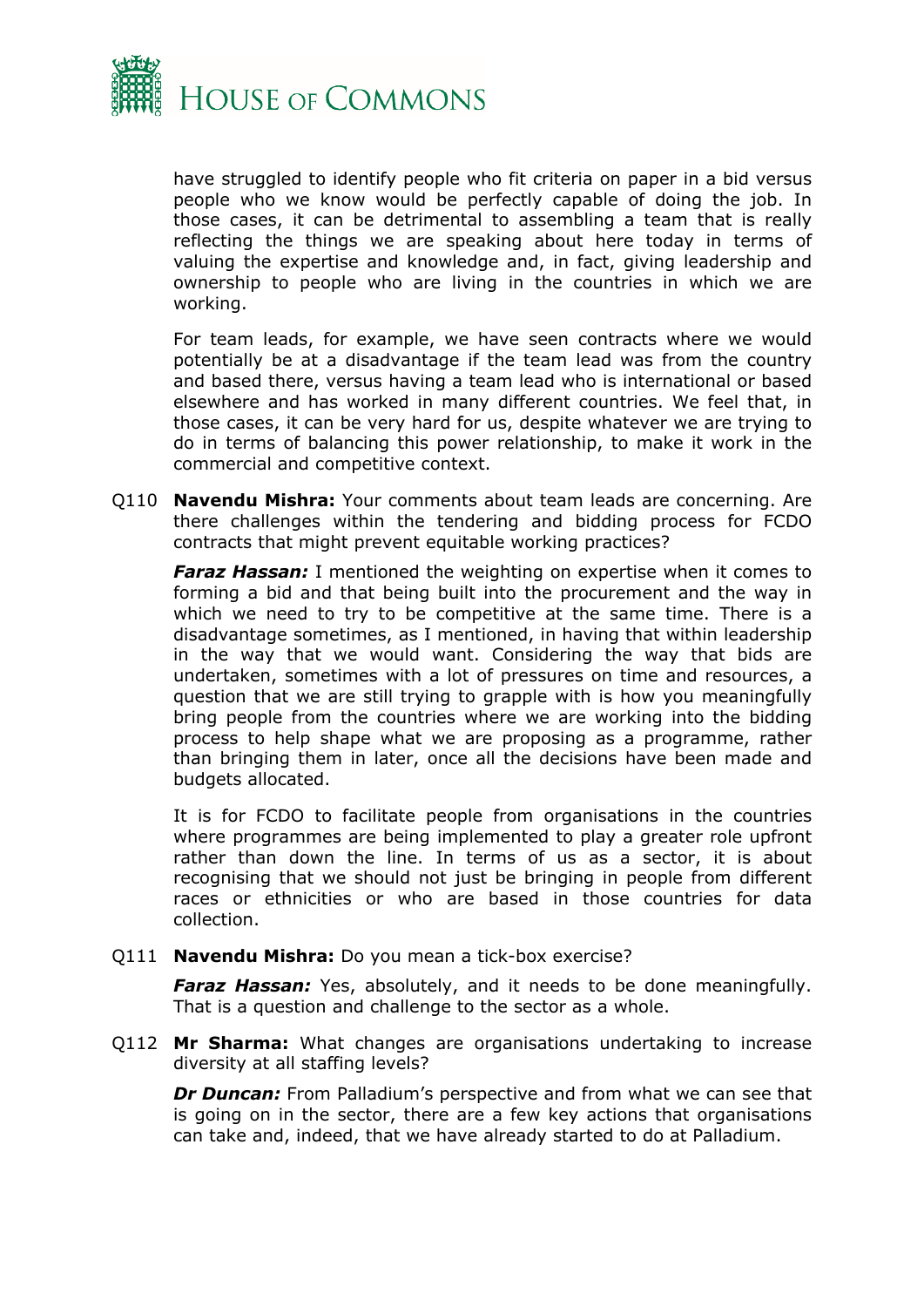

First of all, it is about making sure that, as an organisation, there is a global commitment to embedding diversity, equity and inclusion within the organisation and having a vision that is supported by the most senior people within the organisation, which can then be cascaded across the organisation and contextualised to the local context. When you talk about increasing diversity, what diversity looks like in an office in the UK is going to be different from what it looks like in Nigeria, so it is very important that organisations think about having a vision that can be contextualised.

The other important thing around embedding and increasing diversity is that increasing diversity is just one aspect. Attracting diverse candidates and having diverse hires is one element. To get that bit right in some of the stuff that we have already touched on, you have to think about the approaches that you are using in your recruitment and selection and what you consider to be an ideal candidate.

In the international development sector, thinking broadly about roles, we often rely and put a greater value on people who, for example, have a postgraduate degree from a particular university or who may have been able to do unpaid internship work. All of these criteria just result in you narrowing the pool, which invariably means you end up with people who are from a similar background—in other words, white people from higher socioeconomic backgrounds. That is something that permeates throughout the international development sector. It is about considering what your attraction strategies are and what you are doing to help broaden the pool without lessening quality, because that is not what it is about. It is about organisations questioning themselves around what an ideal candidate looks like and whether they need qualifications from a particular university in order to get the ideal candidate.

Once you attract and recruit diverse hires, whatever that diversity means within the context in which you operate, it is around retention. Organisations have to build a culture within their organisations, once they attract people from diverse backgrounds, to retain them. Part of that is about having spaces where people, as we mentioned earlier on, can have conversations about discrimination, harassment, abuse and inequality in an open and transparent way and feel that those voices are heard, so that people also feel that they are valued.

If you think about the employment life cycle—and we talked about attraction, recruitment and retention—it is also about understanding why people leave the organisation and making sure that, as organisations, we tap into different data points, whether that is around turnover or pay, as well as looking at staff engagement and staff satisfaction.

Another element that organisations have to think about is training and awareness, which has to be locally matched to circumstances, and ensuring that there is resourcing. The reality is that, if you want to be truly equitable, diverse and inclusive as an organisation, it takes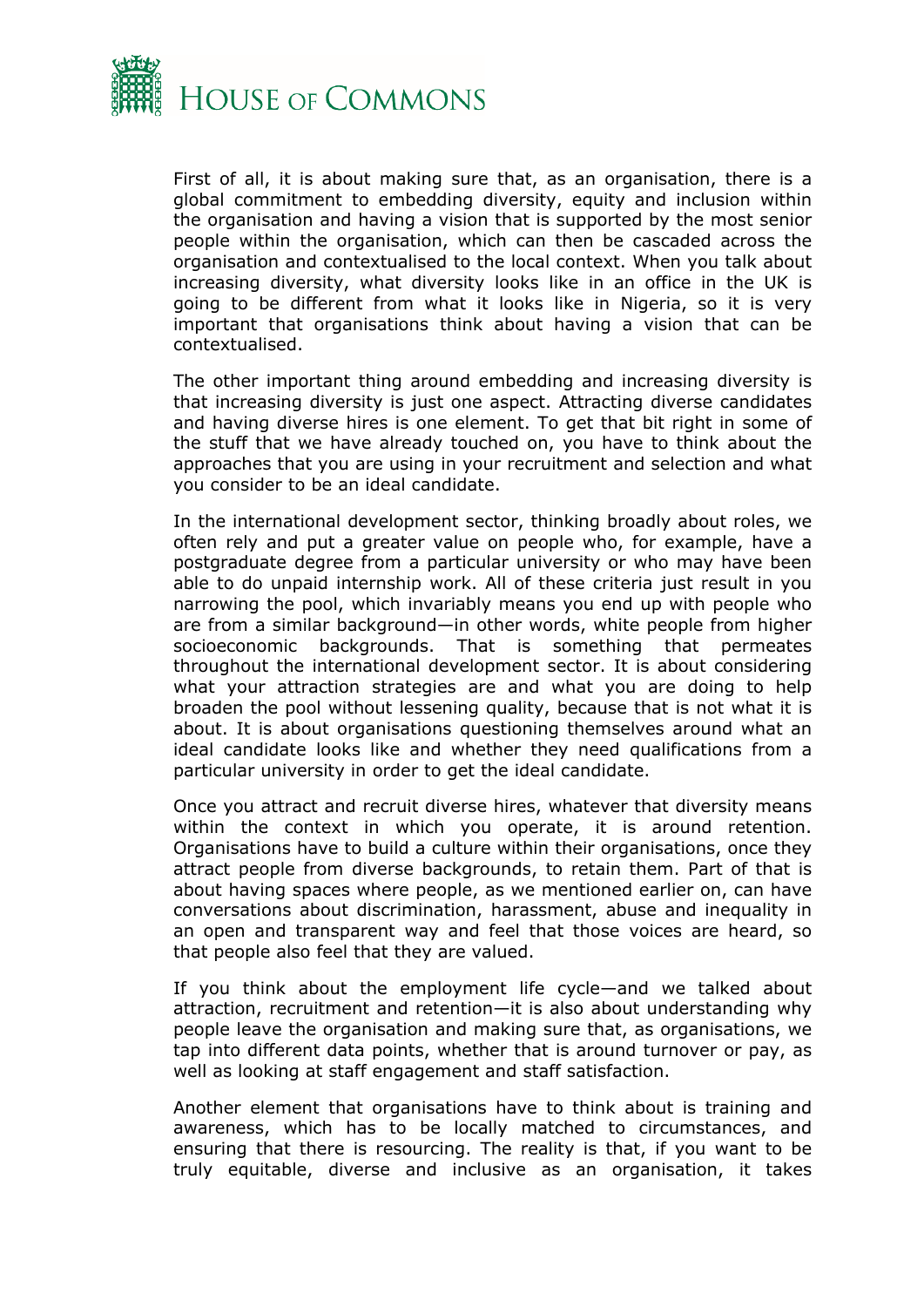

resources, which invariably cost money. Organisations have to resource this.

What is also important is that they have to ensure that whoever is leading on diversity, equity and inclusion is suitably senior within the organisation to have the ability to really drive that change forward. So many organisations make a mistake around trying to go forward with D&I and then employing people at junior levels, and then they find it very difficult to effect change. That is crucial.

It is about having a global approach and making sure that people contextualise that in terms of the local context, whatever "diversity" means; making sure we are tapping into non-traditional networks to attract people from non-traditional backgrounds; and also, as a sector, especially when we have roles where we can attract people from nontraditional backgrounds and sectors, asking ourselves why we are not valuing transferable skills that people who are currently underrepresented in the international development sector generally may possess from other industries. Somebody mentioned earlier the importance of having diversity of thought. Having that will, hopefully, help us develop and deliver even more positive impact.

As I have already touched on, creating the right culture is so important, because it is all very well to attract diversity, but, if you do not create a sense of belonging for people, where they can be vocal and communicate the challenges, and if we do not have a workforce who are prepared to listen and accept what people are telling them about their lived experience, people are not going to want to stick around.

When we think about equity, diversity and inclusion, and especially specialists who lead on this, organisations often compartmentalise that role within the HR element of an organisation, but equity, diversity and inclusion is beyond that. Our strategy at Palladium is about embedding D&I for our workforce, thinking about that in terms of the work that we do with communities, and also about how we embed that within our supply chains.

It is also about the thought leadership piece and making sure that our people talk about these topics and that we encourage our senior leaders to do that as well. Something that we have found quite successful at Palladium is that we introduced D&I-related KPIs that are linked to senior leaders' pay. As well as being the right thing to do, there is also an incentive to really deliver on this. We have put the responsibility on our leaders to report progress on diversity and inclusion, and that is quite a powerful thing for organisations to do as well.

*Faraz Hassan:* I very much agree with all of the things mentioned, which have been our experience as well. We have tried very hard to think about what it means to do this meaningfully and not in a tick-box way. What we have found that to mean is, as I mentioned earlier, doing this heart piece as well around why we are doing it. There are a lot of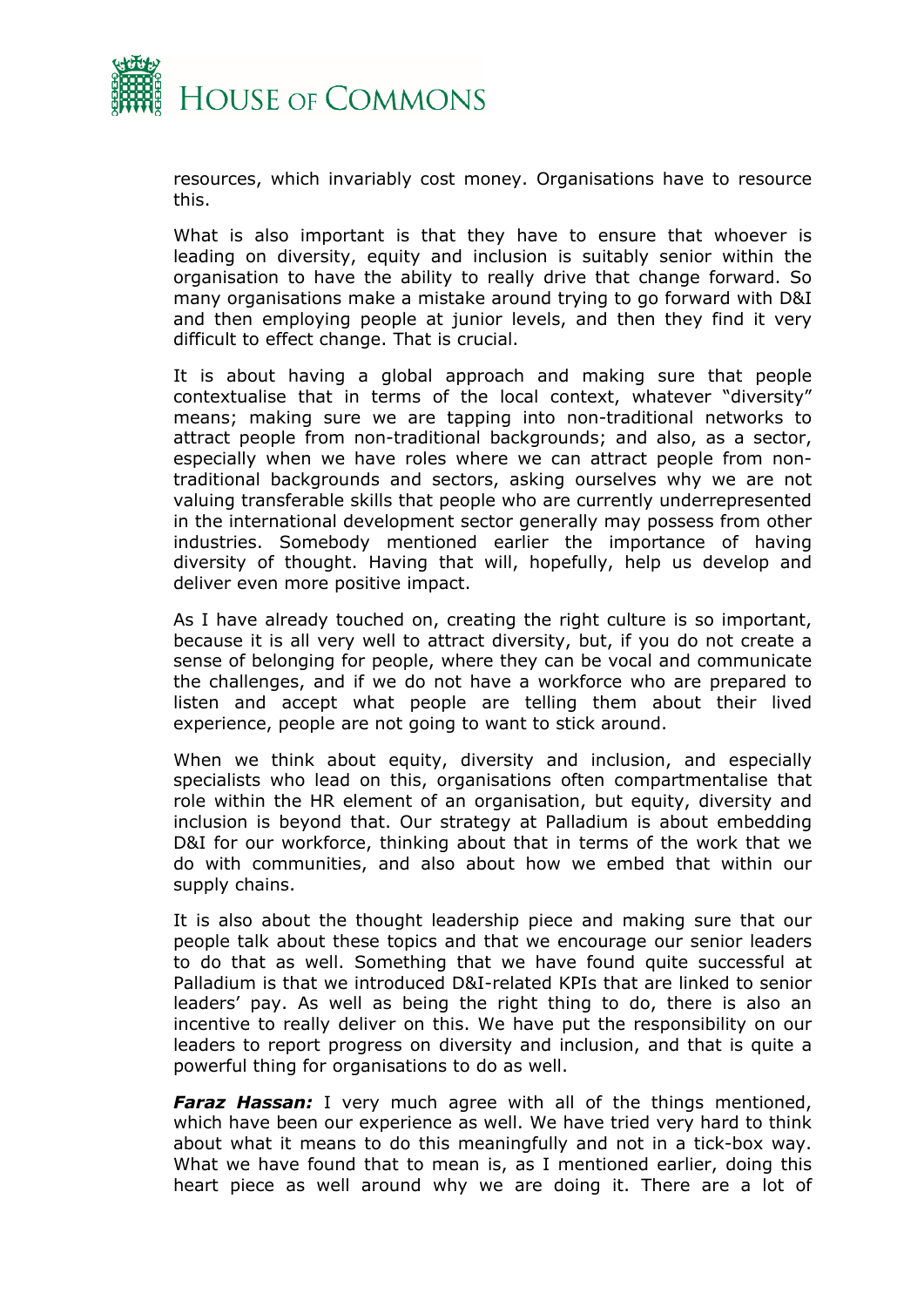

measures that can be taken to improve diversity and inclusion, which, unless you really understand the reason, can be done in quite a tick-box fashion or done for the sake of it. The purpose should very much be about improving our practice and delivering better outcomes and impacts through our work. Holding that front and centre helps provide a sensecheck in terms of making sure that we are not doing things just for the sake of it, that there is a purpose and that it is connected to our core business and what we are delivering, and that those voices are empowered to engage with and help shape the organisation.

For us, that has also meant recognising that, as has been said, a preference for certain kinds of qualifications or education means that teams who are delivering our consultancy work can end up being less diverse, and gains made in diversity end up being in the other teams. You might have people in HR, finance or other departments, which is important and essential, but that should also extend to, in our case, our technical teams that are delivering those programmes. I would just add that.

*Dr Grieve:* I agree entirely with all of Dr Duncan's and Faraz's well-made points. Perhaps I could add that the politics of diversity itself is challenging. Why diversity? I was left asking that question to myself. Who is allowed to represent others? There is substantial literature that demonstrates that organisations have better outcomes, in whatever way that has been measured, when there is diversity of people and ideas. We need to avoid diversity being turned into a tick-box exercise, so intersectionality is key. What does diversity mean in the context in which we work? Understanding different ways in which difference interacts will strengthen internal organisational dynamics and how organisations work externally.

Staff diversity is a huge challenge for small organisations, many of which are run by teams of volunteers or teams of one or two staff. If you do not have resources, that question becomes very difficult to engage with, so setting organisational targets for diverse teams is not necessarily applicable to all, particularly if we are looking at the south-west, where we operate, and where diversity is not the same percentage of the general population as it is in London. This is something to pay attention to.

More practical solutions would include making available funded internships for diaspora or candidates from underrepresented communities, and being really intentional about that, or funded networks of professionals from diaspora communities who can be consulted and included in board-level representation. This requires commitment to fund that is currently unavailable.

There is an argument for FCDO to directly fund international organisations to deliver programmes within their own communities. Its existing funding model creates a middle-management structure in which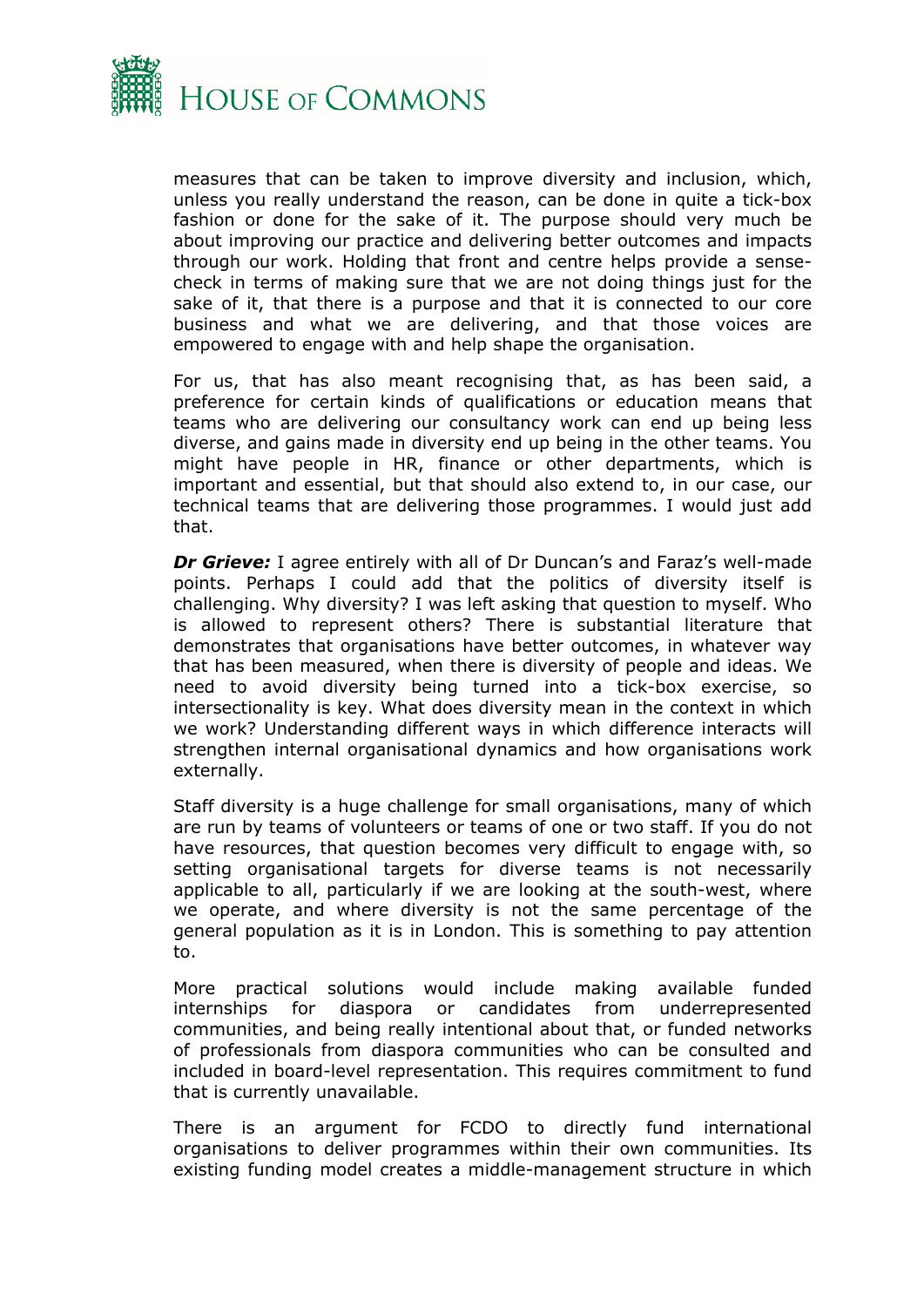

power imbalance is given space to thrive. If FCDO is serious about tackling racism in aid, its entire funding structure needs to be scrutinised in terms of why it does not consider direct funding for indigenous organisations, for example, in low-income countries. There is also the need to take a considered approach to how aid is utilised as soft power and in the best interests of the UK. For professionals in this sector, such framing is concerning because, where aid is used as a tool to pursue other interests, it might decentre the focus from people and tackling poverty, injustice and ill-being to something else.

Q113 **Mr Sharma:** I know that my next questions have been touched on, so I just want a brief response from all three of you. How can the sector help reduce barriers to entry for staff from diverse backgrounds?

*Dr Duncan:* We have covered some of the barriers that would feature in this, but one of the things that we have not touched on is the need to capture better data. At Palladium, we have been building a new diversity data capture platform, whereby, in different parts of the world where we operate, we will ask questions that are sensitive to the local situation. That ties into what we talked about earlier in terms of diversity looking different in different places where we operate. Collectively, the sector needs to get better at capturing data because, once we understand the true picture and the extent of it, we can really think about focused activity and actions that will help us improve.

We already touched on some of the challenges around the barriers to recruitment, including some of the experiences or qualifications that the sector values over others. If we are talking about entry-level jobs, if somebody has previously done an unpaid internship, they would be a candidate who may be considered better than one who had not. As a sector, we really need to understand that there are lots of people who just cannot afford to work for free. That is going to have an impact on the diversity of the people who you then attract.

Another key issue that we have not talked about today, which really leads into this, is that we also need to ensure that, when we are thinking about entry-level jobs—and I am moving away from in-country jobs towards broader jobs, especially at HQ in London, for example—we are paying people enough for them to live. Historically, the sector has perhaps been tempted to pay lower wages, because a lot of people who it attracts have additional income streams—for instance, family members who can help them through the early part of their career, so that they can survive on a lower income. That is also something that the sector needs to think about in terms of reducing barriers to diversity.

There is also the basic stuff around making sure that our hiring managers and people who are in talent acquisition understand this whole thing around bias, which can be unconscious or conscious, and how that can permeate into recruitment decisions. It is about really understanding that, if you keep going back to the same networks of people to recruit, you should not really be that surprised that you end up recruiting the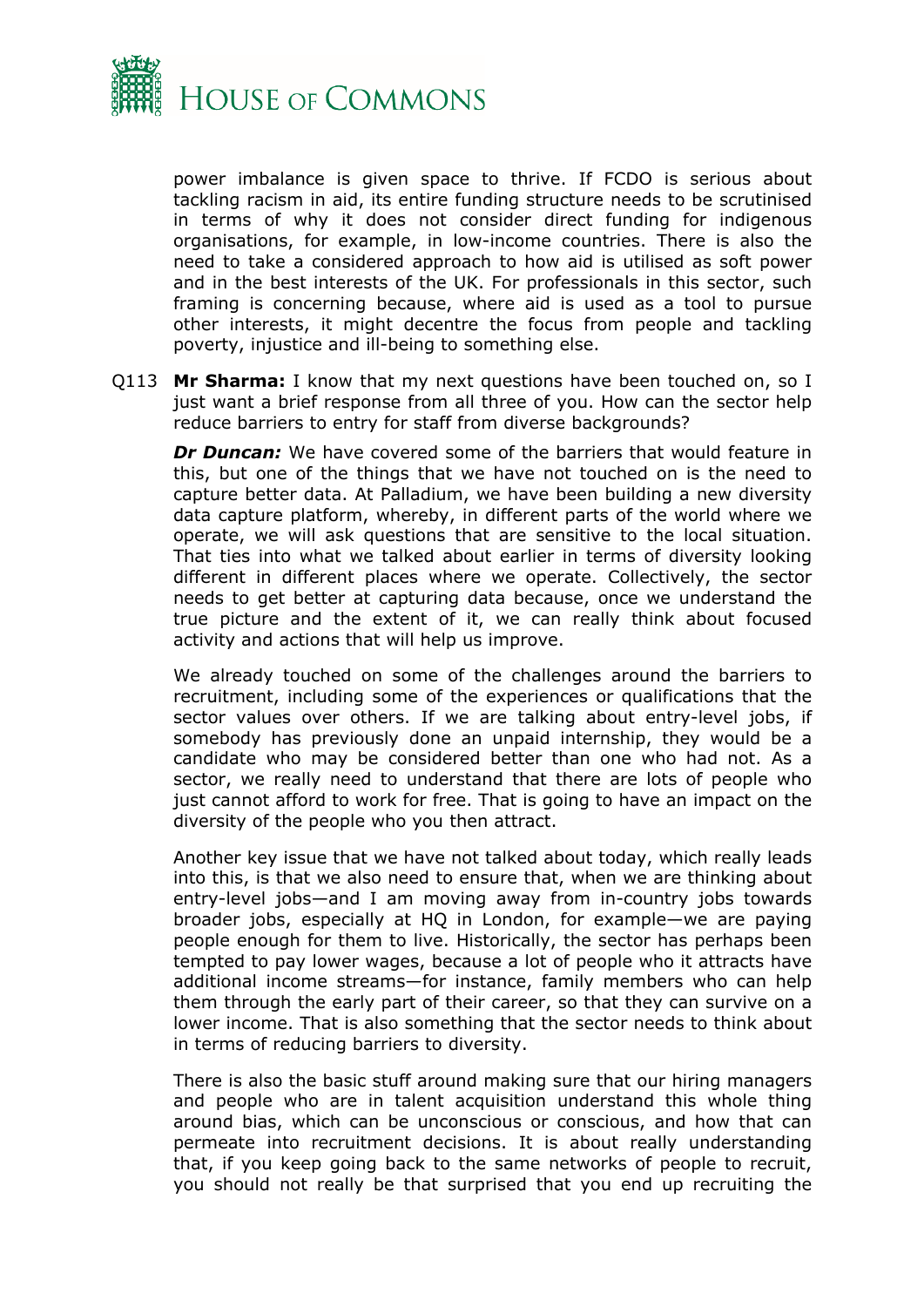

same kind of people. As organisations, if we want to reduce those barriers, we really need to tap into more networks that are more diverse and have people from more diverse backgrounds.

The point that was made earlier about paid internships is a really good one. Again, it harks back to the philosophy around the kind of people who have been attracted historically to the sector, the kinds of economic, racial and ethnic backgrounds that they come from, and the sorts of barriers that the industry has put in place that prevent people from diverse backgrounds from coming on board.

I have already alluded to the notion that, if we want to make change, we have to make it the responsibility of leaders to be part of that and hold them accountable. Having visible key performance indicators that leaders have to report on, against which their success in their role is monitored, is really key in helping drive change forward.

*Faraz Hassan:* I would add that it is important to consider racial and ethnic diversity along with other intersecting points of identity. There is also a clear overlap with class. When I started my career in international development, I was looking at these jobs and trying to figure out how I get one. I asked someone and was told, "Just go to a country that you are interested in, and turn up at an NGO and volunteer." I was like, "That makes no sense and it is not something that I could do." Exactly as was said, that is a very clear barrier to entry. If you look at it solely from the perspective of race or ethnicity, it would fail to account for the other factors that overlap with race or ethnicity and which prevent people from entering the sector, so it is important to consider all of the avenues and all of the barriers as individuals. People are not just one aspect of their identity; they are a collection of different aspects. That is one thing in terms of being effective.

To be very clear, while this is secondary to all of the things that have been mentioned and not a primary reason, more could be done to attract people from diverse backgrounds to careers in international development, very much emphasising that, given what international development is, the nature of aid and what it involves, those kinds of lived experiences of people from different backgrounds are valuable and contribute to the work that we do. Raising awareness, engaging with schools and institutions to really highlight that we need their skills and experiences in this sector is also important.

*Dr Grieve:* My point is that change must come from the top. In this case, it is from donors. Donors could fund internship opportunities for diaspora or underrepresented candidates to enable the future of our sector to be more diverse than it is today.

A final point that I want to recall here was made by Lena Bheeroo from Bond in one of your inquiries. She mentioned trauma and how some people of colour are leaving the sector. It is important that we address this and create an enabling environment, so that people thrive and bring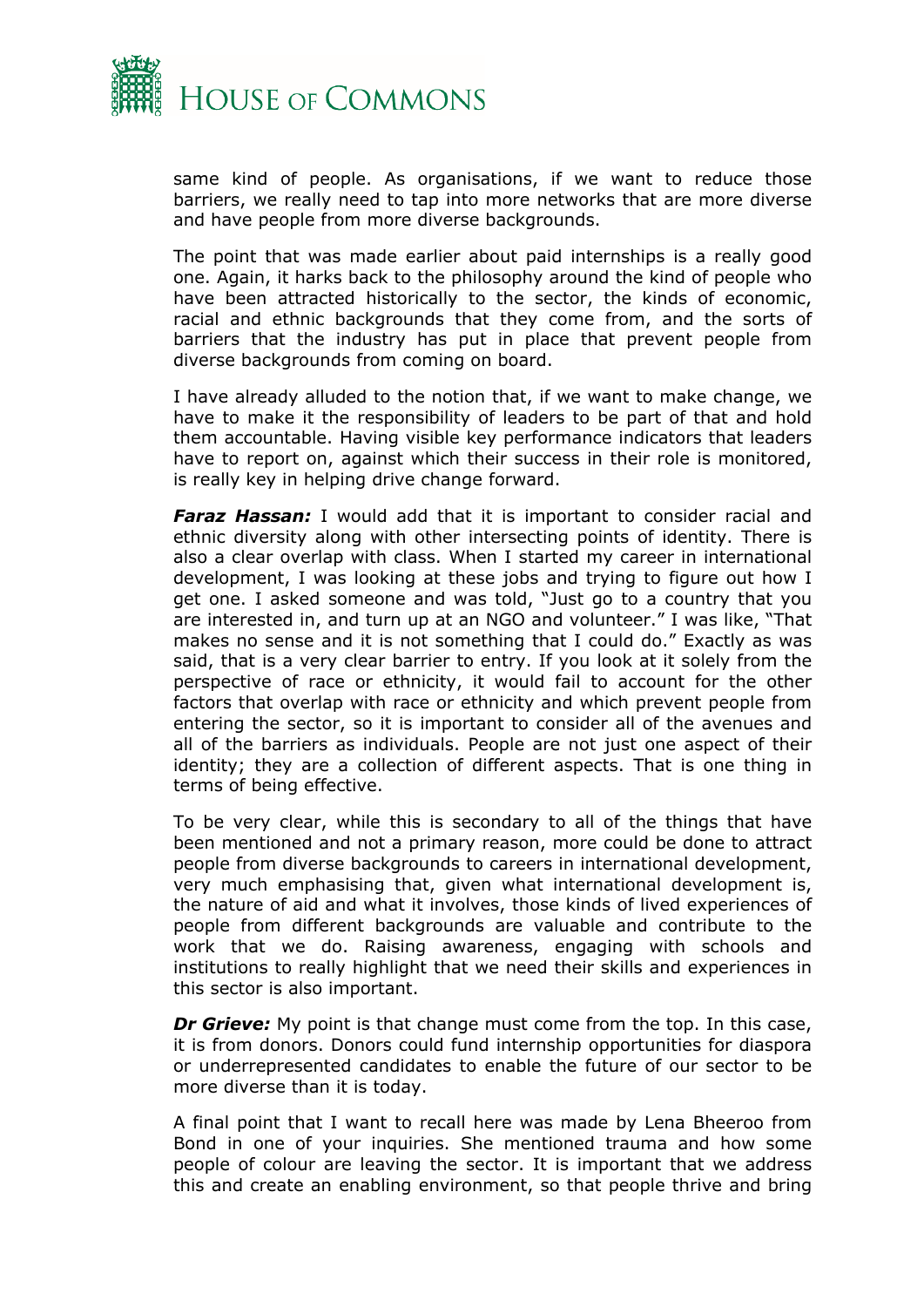

good change, and that good change happens, rather than feeling disheartened and leaving the sector.

Q114 **Mr Sharma:** Although you have all touched on this, there is an opportunity to expand on the question of what causes ethnicity pay gaps in the sector and how they can be addressed.

**Dr Duncan:** We have already touched on the challenge around rate caps when we are talking about the senior positions on projects and the challenges there. I just wanted to add a point to some of those already made very clearly and succinctly by my fellow panellists. We really need to be clear here that these rate caps mean that, essentially, less-qualified international staff, who are invariably white, can command higher rates than people who are more qualified and sometimes more suitable, who are national staff and are likely to be black people, indigenous people and people of colour. We have to be very clear about what that means and the inequity that that places on us.

In terms of the pay gaps there, that is quite self-explanatory, but there are then pay gaps that exist beyond those roles within the sector. A few things are going on here. When we talk about ethnicity gaps, if we are talking about them in the same way we talk about gender pay gaps, that is often using a methodology where we just use an average. The pay gaps that come up as part of that process highlight the fact that, when we look at the sector, we have a lower number of people in senior roles who are black, indigenous or people of colour. That will then create that pay gap.

You also have some historical challenges here. As an organisation, we ask our recruiters and our people who are involved in recruitment not to ask people about, or to base pay offers on, their previous pay conditions, although we are sometimes asked by clients to ask for that information. We do not ask that because we have the view that the job is worth what it is worth, and we should be looking to pay that. If we start making decisions based on previous pay that people have had, we could end reproducing pay inequalities that that person may have experienced due to racial or ethnic inequalities. It is really important that organisations do not look back but at what the role is and is worth, rather than thinking about what the person was paid before.

In terms of the structure of the rate caps, it is really important that, as a sector, we and donors have that discussion, because they are inequitable and send a signal that white workers are worth more than black and indigenous people and people of colour. There are two aspects there: the project aspect and the more corporate side. Hopefully, that answers your question.

*Dr Grieve:* Among our network, we observe that those organisations that are on a journey towards inclusivity are those that deliberately make space for intersectional identities in their work. The issue of power being at the top table—the top table still being predominantly in the global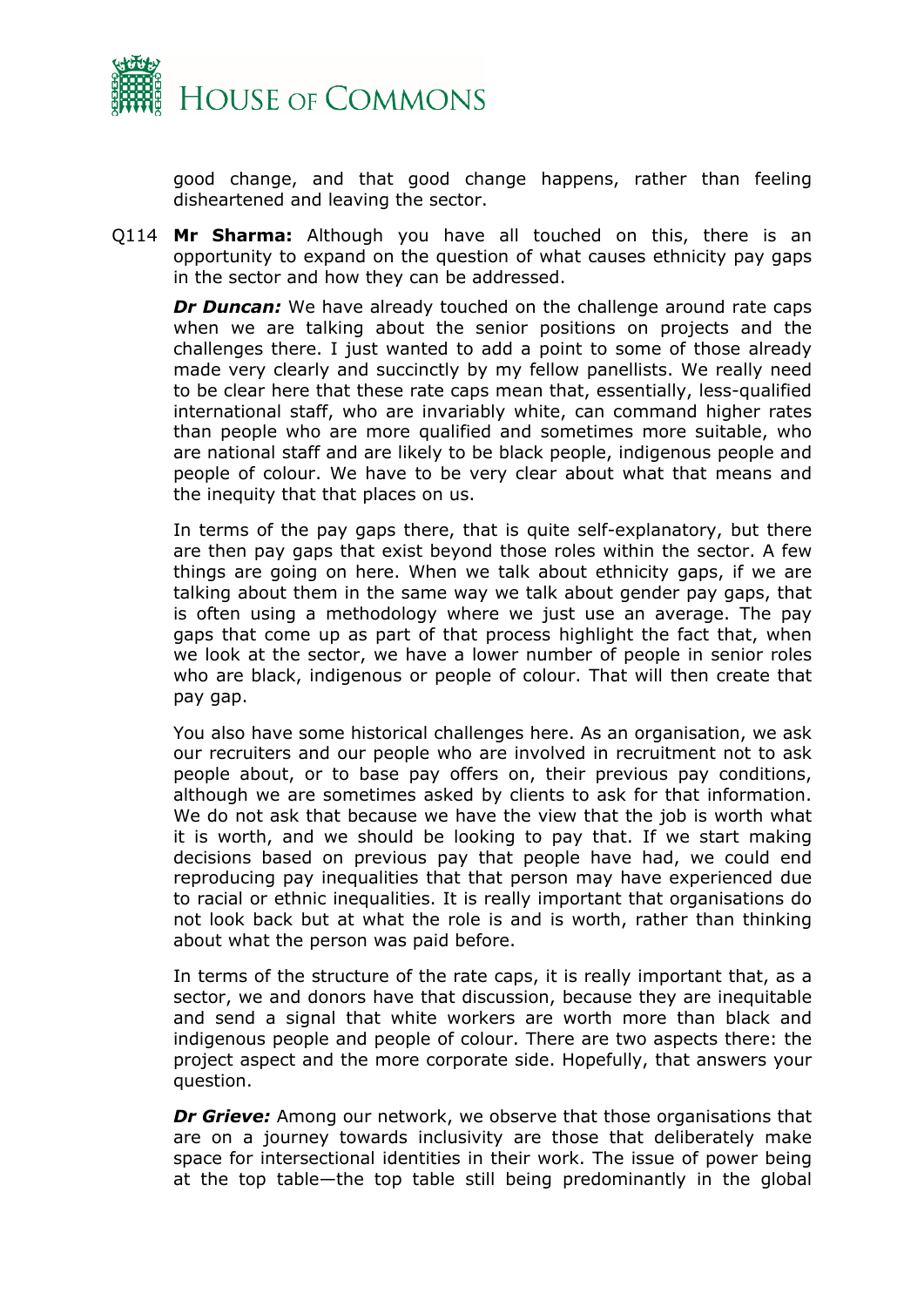

north, as mentioned—is the way we become truly inclusive and engage with proactive policies to increase diversity. Many of my points have been made, so I have tried to give you new ones.

*Faraz Hassan:* Most of the points have been made, but going back to the idea of years of experience, for example, if you are from a background where you could afford to accrue years of experience in a particular country, that puts you at an advantage when negotiating what scale or grade job you might be going for.

People of colour need specific support for their progression through promotion processes. If those promotion processes are based on selfselection and putting yourself forward, there is evidence to suggest that, in a similar way to gender, people from ethnic minorities can be disadvantaged. Specific measures are needed to support people's progression and promotion that are transparent and based on a recognition of a broader set of skills and experiences than the assumptions that they are based on at the moment.

Q115 **Chris Law:** I have the last two questions, but I have a little bit of time on my hands, so I want to ask a couple of supplementaries as well. The information that has been given has been really interesting. Given the level of cuts that we are already seeing come from FCDO, it is not just programmes that are going to be cut. What about training and people who are likely to apply? Are we going backwards in terms of overcoming and challenging inequality and racism in the aid sector? How is this going to push your own organisations back?

**Dr Grieve:** As I said earlier, the cuts are definitely an area where we will end up regressing rather than progressing in the sector, especially when we are talking about the power imbalance that already exists, where communities do not necessarily have a voice in decision making. This is about the lives, wellbeing and livelihood of those people who exist in very faraway places. As I mentioned in particular, making these kinds of decisions while we are going through a pandemic is really difficult to comprehend for us as a sector, particularly from the perspective of a small organisation.

What I would like to see is a reversal and a rethinking, given the era that we are existing through and the pandemic we are going through, with the implications of that to be considered, from our privileged position in the global sphere in terms of power and using our voice, resources and funding in a positive way. We have a choice and the power to make those decisions.

Q116 **Chris Law:** Faraz, I just want to expand on that, thinking about what you said earlier about who is likely to be attracted, and picking a country where you get your experience. Given the level of cuts that are happening just now, and given the fact that, as Tigist has just rightly said, we are in the middle of a pandemic, is it not only going to be those who have wealthy parents who are likely to be attracted to this sector,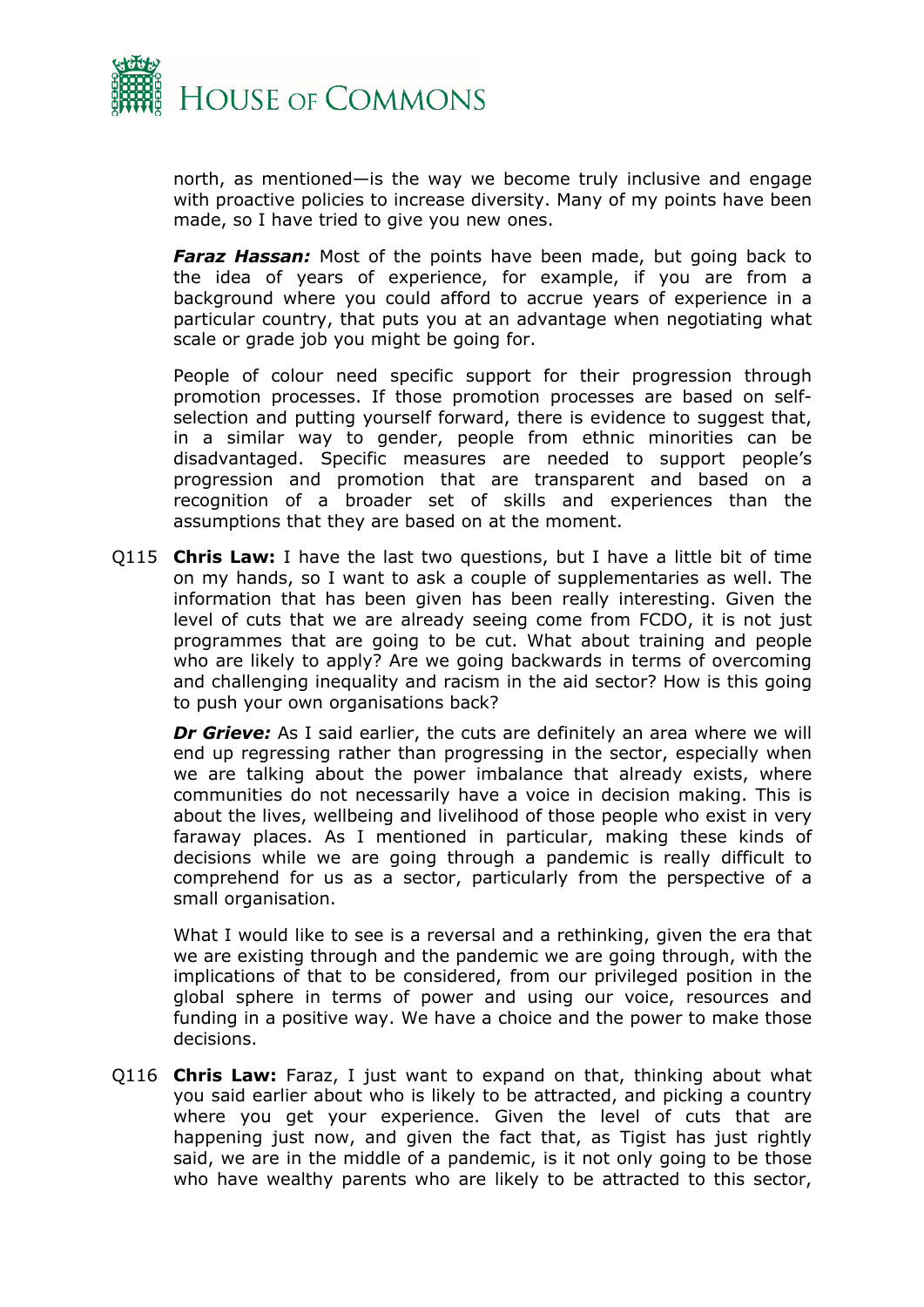

given the instability and the nature of these cuts and how long they are likely to last?

*Faraz Hassan:* Quite possibly. I would not be able to say whether there is data and evidence that would suggest that, but we would assume that. The challenge at times of volatility and cuts is to protect the space for these agendas and to make sure that they do not suddenly become secondary. When things are going well and we are in a better position, it is a lot easier to tackle these agendas. I guess the true test of whether these matter to organisations of all kinds is whether, at times of volatility or cuts, they are still prioritised. In some cases where there have been clear policy commitments from FCDO, they have enabled us to keep things like social development on the agenda, so it is very much about ensuring that, at times of volatility, we are protecting the importance placed on all kinds of issues around diversity and inclusion.

Q117 **Chris Law:** Rosanna, given the level of cuts, the brunt of which your organisation will bear some of as well, how do you make decisions on where these cuts lie? One of the things that I would be concerned about is how we go about employing and who we choose. It has been said already that it takes money and investment for applications and for doing proper interviewing and getting people onboard. How do you safeguard against that, if at all, given the level of cuts that are coming?

*Dr Duncan:* I am sure I speak for Palladium in saying that we are committed to embedding equity, diversity and inclusion into everything that we do. We have made a commitment to that. Faraz made a good point about having to weather the storm. Ultimately, you cannot do D&I only when it suits you and when times are good; as an organisation, you have to find a way to do that continuously, because this is a continuous journey that we are on. Our commitment at Palladium is that this is something that we are investing in and we will continue to do that.

I know that it has become a bit of a cliché, but building a diverse, inclusive and equitable workforce is not just the right thing to do, but it makes sense from the perspective of innovation, creativity and the bottom line. We know that. This is not a nice-to-have that we will put on only when the times are good; we are in it for the long haul. Organisations that have that understanding of the importance will be on the same journey that we are.

Q118 **Chris Law:** Is that reflected in your experience of FCDO? Is that culture embedded in FCDO?

*Dr Duncan:* Could you clarify what you mean by that?

Q119 **Chris Law:** From your own organisational perspective, I understand how important it is. I will give you an example. The Scottish Government has just carried out a review as a result of covid. In honour of all those who have lost their lives and livelihoods, it is important to review our international development, also in the light of Black Lives Matter. As a result, it has completely changed its programme principles. For example,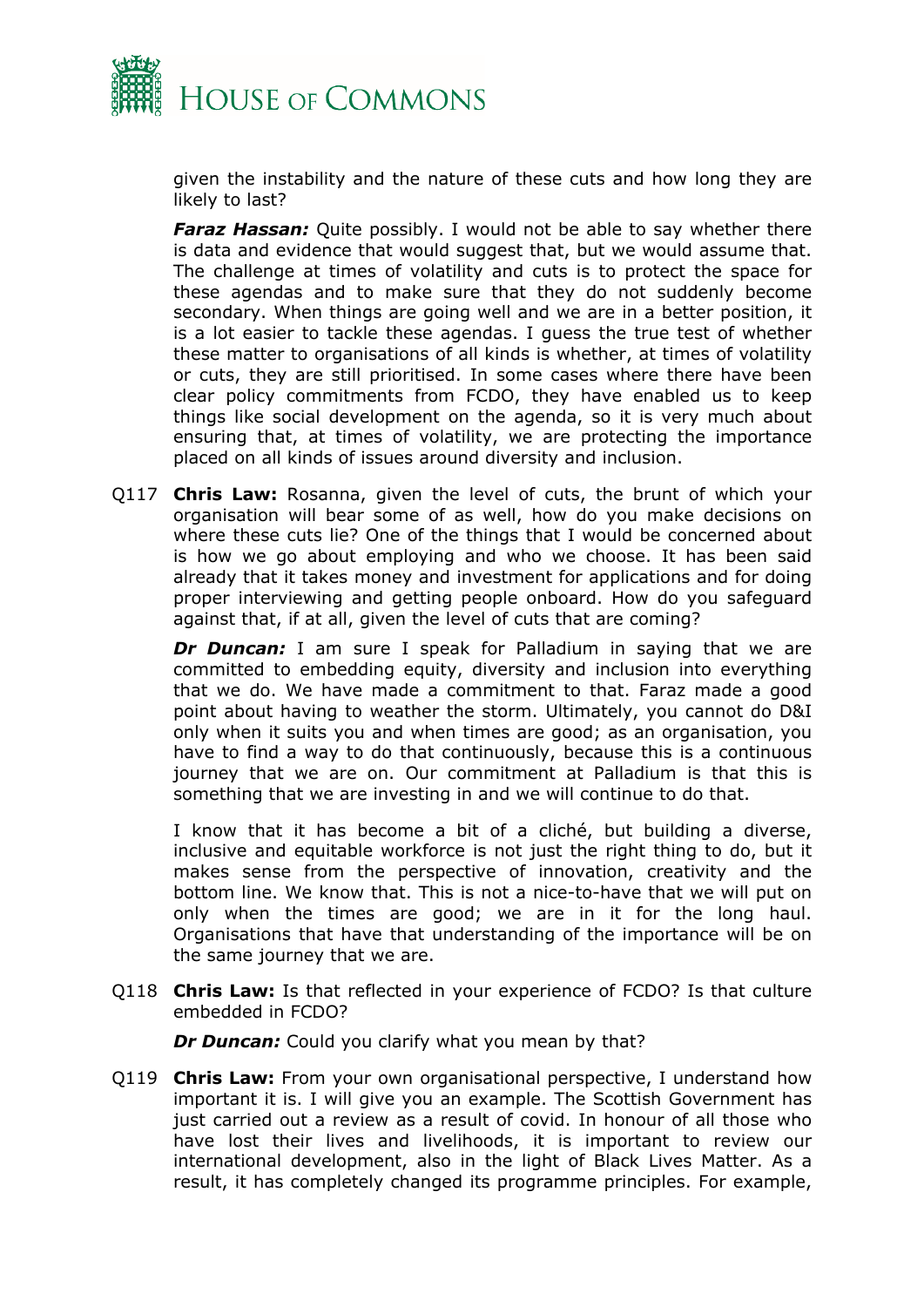

earlier you mentioned equality, inclusion and diversity, partner-countryled development, and a number of other principles, including setting up a Global South Programme Panel. What I am driving at is, in the context of these things, whether you are getting that experience from FCDO or whether this is a complete blunder that FCDO has gone into, not just with the cuts but with the merger. Are the philosophy and culture behind FCDO woefully out of touch?

I will go back to something that Tigist said earlier, which is really important. Aid should not be a gift but should be more about reparation and justice. In that context, I am looking at the culture not only within your own organisations but within the major donors, including FCDO, and whether that is happening on that side as well.

**Dr Duncan:** I would like to take that question away and come back with a written response, if that is okay.

**Chris Law:** That would be great, thank you. It is a difficult question.

**Dr Grieve:** I would like to come back to that as well. We are still wading through the data and we will make a written statement. We have also heard from smaller NGOs about what this means and how they have been industrious; they are looking for alternative ways of bridging whatever gap it is leaving. At SWIDN, we are one of the fortunate ones, in that we get to keep our funding. That funding is really important because it was for capacity development for smaller NGOs in our region. We are very grateful that we get to keep that, and we are working to achieve that. Especially given that so many cuts are now being made, it is more important that we get value out of that for small NGOs.

We also have members that have been directly impacted by the cuts and who had been working really hard and asking really difficult questions. They had to break this bad news to their communities and partners around what it means in terms of eroding the equitable collaboration and partnership that they have been trying to foster over many years, and in terms of the unlearning that they have been doing and the new learning that they have been embracing. There are a lot of things that we could consider there.

*Faraz Hassan:* I would add that, again, it is a complex issue, and we would also be happy to submit some evidence in writing. There is no doubt that the cuts have been very difficult; the risk is that they can exacerbate existing inequalities. Some of us in the sector will be better able to weather and push through those cuts, and other organisations particularly, as colleagues on the panel have said, those based in the countries where we are working—who will suffer disproportionately from that. It is very much about how we mitigate that and continue to press on and hold on to these agendas.

It is when FCDO policy commitments exist that we can use them as a way to press and hold on to important issues, not just around social development but all sorts of issues. Those kinds of policy commitments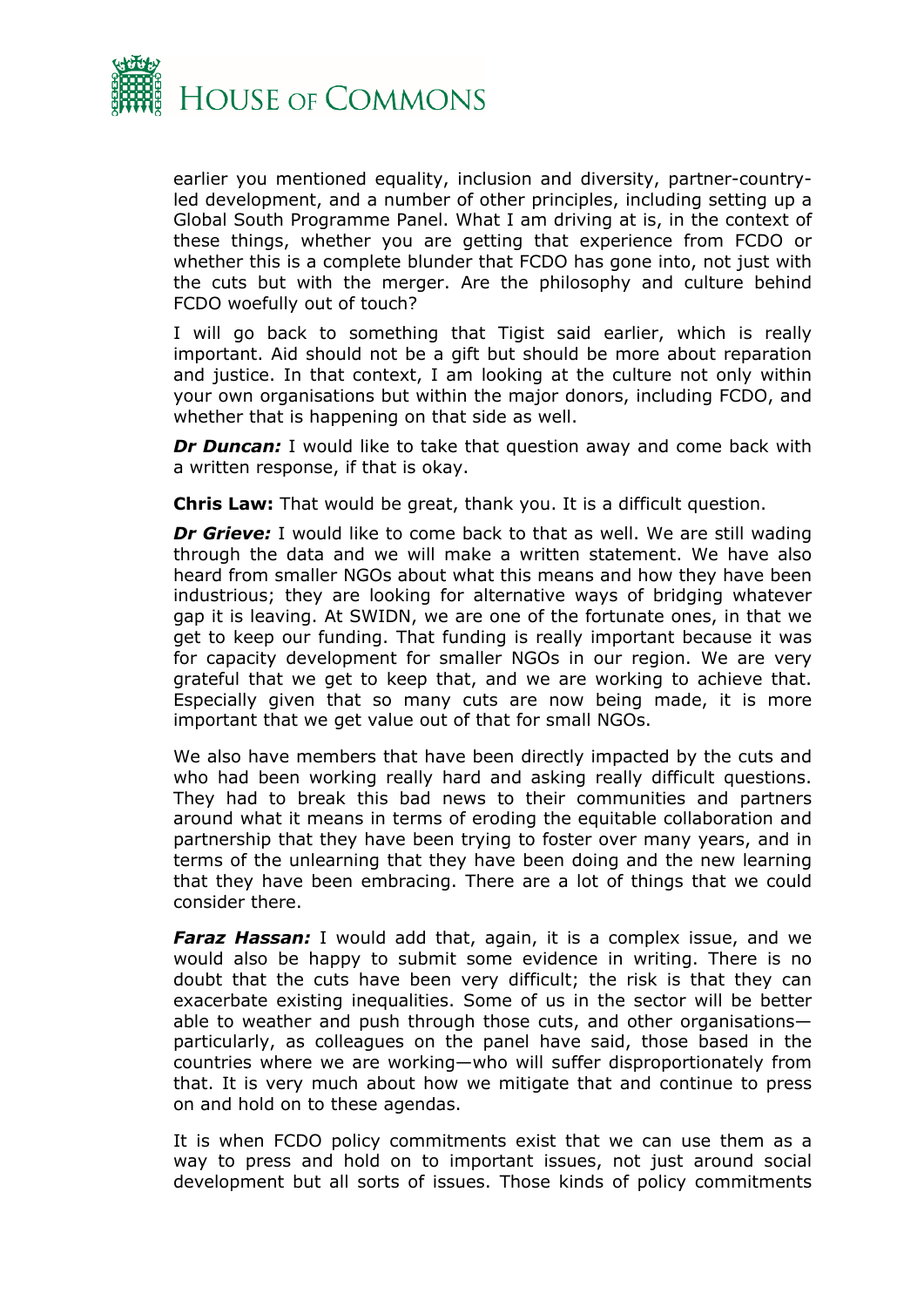

and making sure that we are holding FCDO and others to account on those during the cuts are essential for us.

Q120 **Chris Law:** What does it mean for your organisations to be truly inclusive, and what challenges do organisations face when making those changes to the working culture?

*Faraz Hassan:* To be truly inclusive is when things are not done from the perspective of policy and process but as an embodiment of the values that we have discussed today. It is not that people who work in the sector do not embody those values, but really understanding what that means and making sure that that exists across the organisation. As was mentioned before, it is about making sure that they are not just compartmentalised into a diversity and inclusion activity that is done by the people who are interested in it, and that the responsibility is taken up by people across the organisation at different levels of seniority and in different roles. Once you have that, policies and procedures are what supplement that.

To give an example, we have been having a lot of recent discussions on language: should you use this language? Should you say this? Should you not say this? That is a valid discussion, but until you understand why language matters and what role it can play, you could just be creating an arbitrary list of words that could be applicable one day but not the next. All of this work is important but it needs to be underpinned by embodying those values in the heart, so that they do not just become tick-box exercises or done for the sake of it, but are done with clear intent and purpose.

**Dr Grieve:** It is about deliberately making space for intersectional identities in our work, recognising that power is at the top table, and that who gets to sit at that table is really important. Having proactive policies to increase diversity is not necessarily where the staff are sat in the south or in the north. It is not just about the numbers of people we have from diverse backgrounds, although that is important. It is about the senior management team and whether they have people who can be truly representative. Do they have a nuanced understanding of the problem that they are trying to address? Can they do it respectfully? Can they communicate in a dignified way and influence change in a way that is going to be impactful and sustainable?

*Dr Duncan:* My esteemed fellow panel members have covered quite a lot, and we covered some of this in an earlier discussion, but some of the things that stand out for me are around intentionality and proactivity. That is really key. When we talk about being inclusive, it is about all these different components: having diversity at all levels; having people at that top table making decisions; ensuring that our leaders are accountable and responsible in terms of cascading this; and making sure that everybody understands their responsibility in promoting this zerotolerance culture towards discrimination, abuse and harassment and has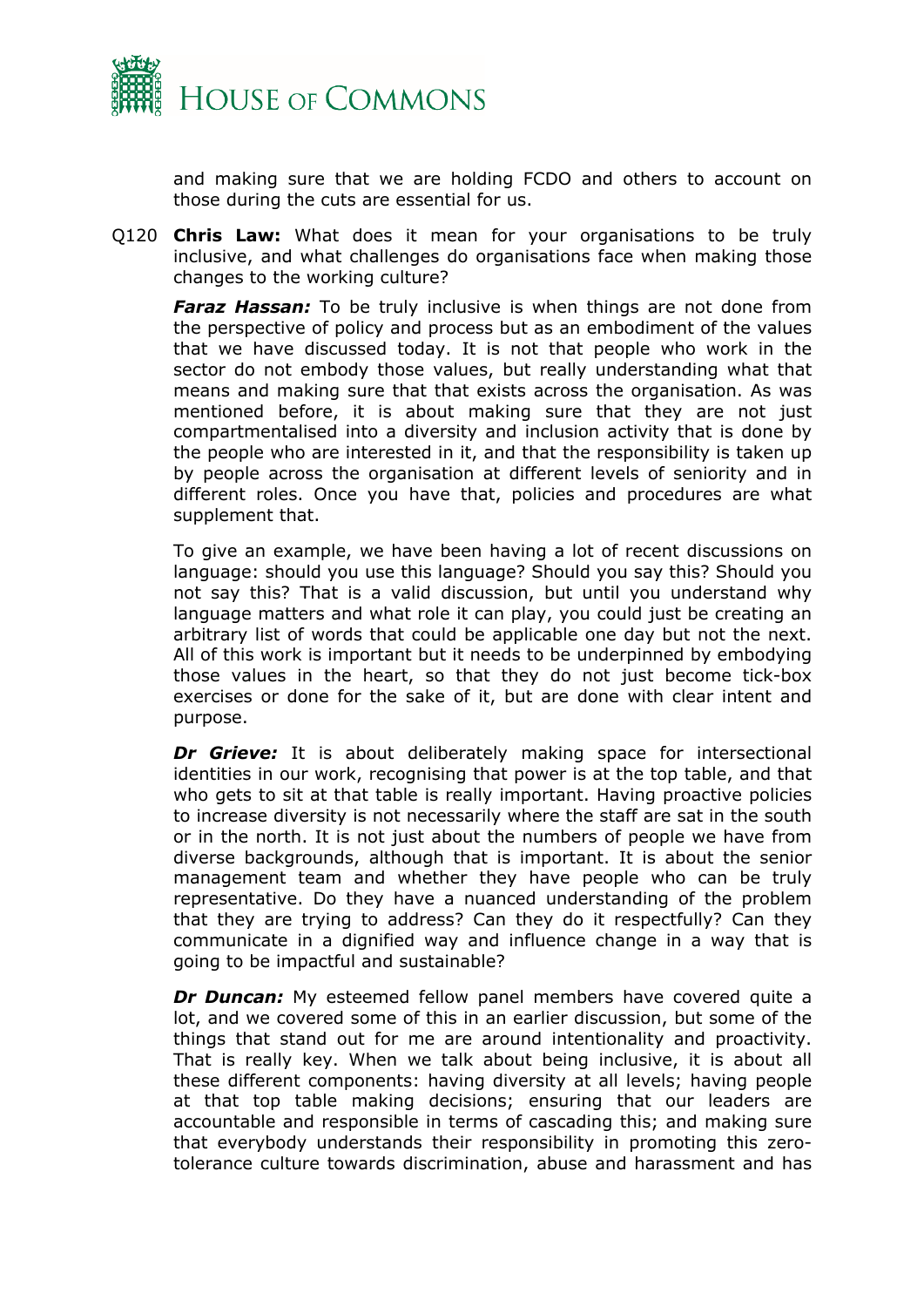

a personal understanding of the role they have to play in some of these things acting out.

The key things there are around this not being passive. The first question we had today asked what it means to be anti-racist. It is all about being proactive and accepting that we are on a journey that may never end. The other thing that has been picked up around the discussion on intersectionality and something that I want to be clear on is that, in lots of discussions in the past that we had about women, for example, we talk about women as if they are a homogenous group. We have to be very careful that we do not have those discussions and that we understand that the other characteristics that can intersect gender can compound discrimination. We also need to ensure that we have that switched on when we are thinking about race and ethnicity, not to see people as being one-dimensional and to understand that people are not a homogenous group and that there are different aspects that can further impact inequality.

It is about being proactive and intentional and ensuring that we do not see people as one-dimensional. We need to understand that there is not just going to be one solution for all the challenges relating to all people. There is going to be a lot of thought involved, hence why you need diversity of thought, to help us really find solutions and keep moving forward and progressing.

Q121 **Chris Law:** Those were great responses from each of you. I have one question left; it is for Tigist and Faraz. What actions have your own organisations taken to modify your communication strategy, storytelling and images used in order to change the "white saviour" narrative.

**Dr Grieve:** That is a really good question and an important one to address. Charities have made great steps to challenge their storytelling and participation approaches, with communications being signed off by some of their partners, so trying to change questions of power dynamics and language. It is also a challenge that much of the language that we use around development issues reinforces that colonial power imbalance that we talked about. This fuels racism, intentional or unintentional, in international development today.

For example, the language that portrays communities in lower-income countries as "beneficiaries" or "the poor" rather than individuals and collectives with their own layers of identity and agency, as just mentioned, reinforces the role of communities as recipients and undermines the possibility of equitable partnership being there.

We would highlight the recent work that Bond has done to decolonise language. It suggests that, at the most basic level of tackling racism in international development, language should be regulated by the sector as a standard. Of course, Lena, one of the witnesses I mentioned earlier, made this point very eloquently. One way of doing that may be engaging with diaspora communities to leverage their insight and contextual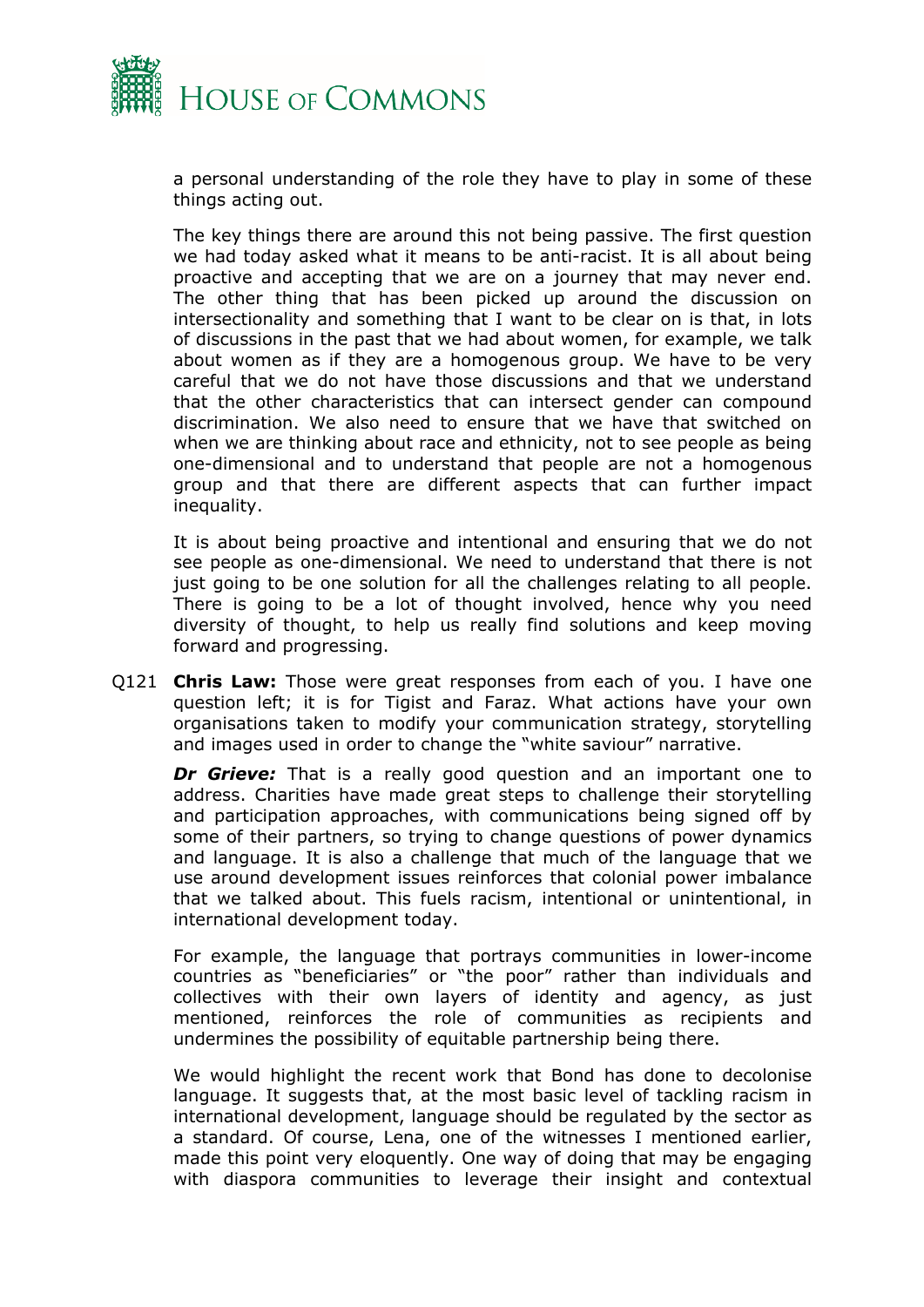

knowledge of communities and a nuanced understanding of the challenge, and to come up with appropriate and culturally sensitive pathways to change, as framed by the local community.

In the short time we had to consult our network, we found that 46% had a communication policy that governed language and imagery use to represent communities in low-income countries. Much of this is related to and enabled by the safeguarding issues that have been in place in the last few years to protect vulnerable adults and children in terms of imagery and consent, but there is a huge gap in our sector relating to informed consent and the use and protection of community-level data, in terms of whether it is similar to what we expect from researchers in academic organisations.

In my view, applying similar standards on data protection that we have here in the UK is an important mechanism and process to aspire for in the context of where we work in the global south. Although it is not easy to do that, aspiring to this and active engagement with this is a fundamental anti-racist journey. We must require of ourselves even more commitment in ethical practices in this regard, as much as to recognise the asymmetry of power being donors such as FCDO or NGOs based in the north and the implications of that. I would also invite and encourage us to apply the same critique.

I suggest that we also need to recognise power between small and medium-sized NGOs and local communities, and what it means. Do we ask ourselves honest questions like, "What does informed consent look like in the context where we are working? How might we empower communities to feel that they can refuse consent to photographs or stories, with no repercussion to them or to the CSOs or communities that they are associated with? Do we communicate how long we keep our images for? How do we frame the challenge and narrative? Do they truly get the time and space needed to dialogue with us as equals in the context of the busy schedules that we seem to be running on?"

I recognise that there is positive change in the sector, but it is also important that we recognise and call out some of the difficulties in the way we have been continuing to represent people in the global south that are unethical and project a narrow picture about people in low-income countries. We fail to realise that communities and individuals targeted by our interventions and programmes are not passive recipients waiting to be rescued.

From experience, people like that, young and old, are industrious in securing their wellbeing. Children in the global south are proactively engaged in securing their own future and prospects, and their families' welfare and wellbeing. That is not to say that it is not okay for children who I followed as an ethnographer to be doing what they were doing, but that is another conversation around what childhood should look like in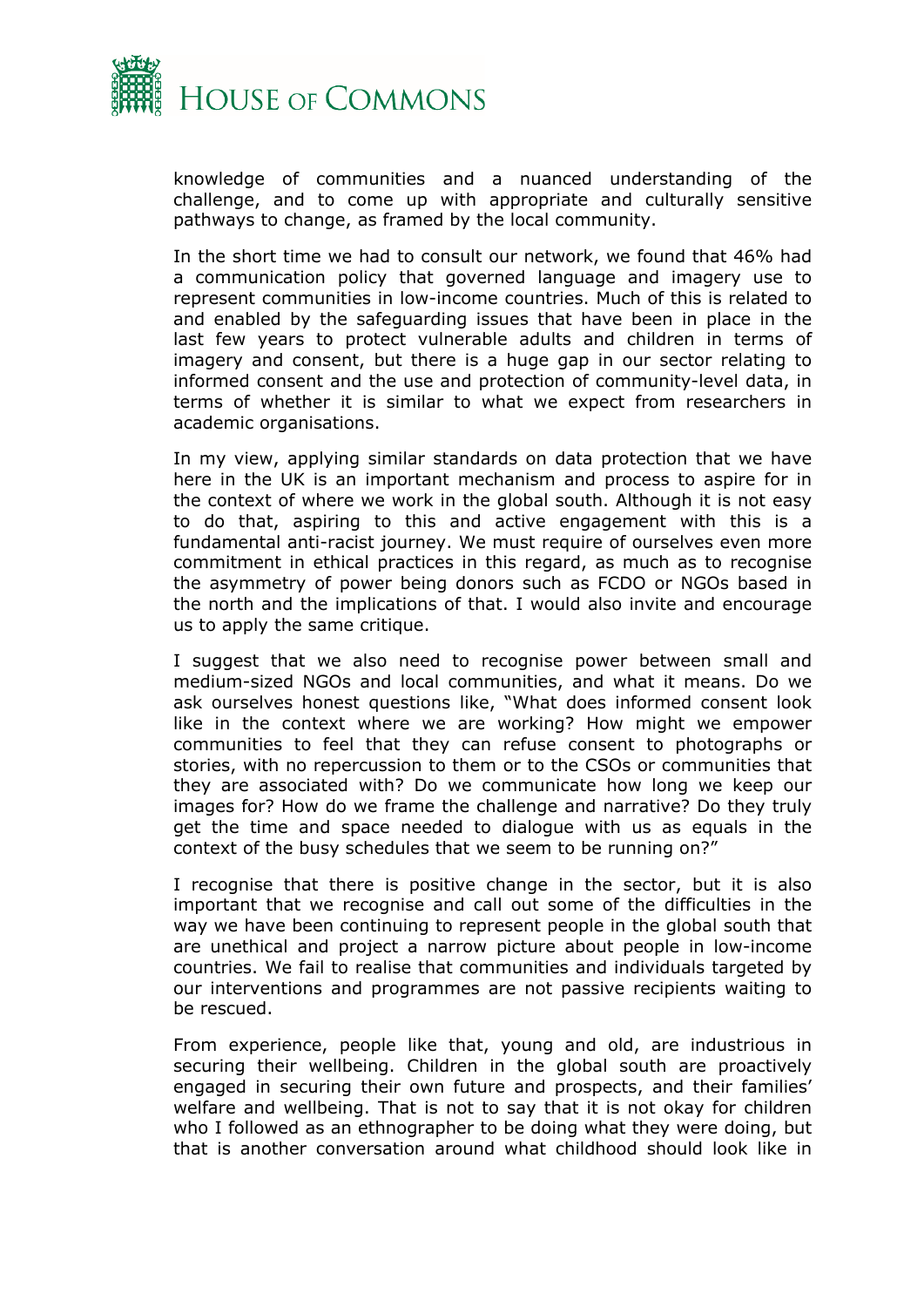

context. My point here is that our portrayal of them is extremely narrow and unhelpful.

To conclude, I want to talk about standards and to recognise this journey towards anti-racist practice, as previously discussed by Dr Lata Narayanaswamy and Degan Ali, in order to remind us that it is not just a tick-box exercise or one event, but a domestic process and journey. For me, it is about us being able to make a moral judgment in terms of saying that, if it is not good enough for children here in the UK in the western context, it is not good enough for others in the global south. The way I see things is to ask, "If it is not good enough for my child to be represented in that way, it is not good enough for any child, regardless of their circumstances".

*Faraz Hassan:* I agree with everything said. This is a really important and interesting point. It is simultaneously quite easy but also very difficult to address. On the one hand, we have been focusing on looking at the imagery that we use particularly with a safeguarding lens in terms of the things just mentioned around whether the people in those photos were able to give consent or understood for how long and for what the photos would be used. That is a very high standard for photography and requires resources to then get the right kinds of photographs, because they do not exist. If you went and searched for pictures on websites, you would get all the stereotypical kind of imagery that you would expect, not just on race and ethnicity but on gender and lots of things.

It is easy to recognise the challenge, but it needs resource and thinking to do it well. Often, communications are quite hard to justify in a budget, particularly in the context of FCDO programmes and so on. That is a challenge and we are still in the process of figuring out how we want to address that. The first step we are taking is reviewing photos that we use and making sure that we remove harmful ones at the very least, and then using that as a starting point.

Similarly, I already spoke about language, so I will not go too far into it, but the point to make is that you can take the same action, which can have two different meanings or impacts. To remove harmful photos from the website or to change what photos we have on the website can be done in a window-dressing way. When we have done that, we can pat ourselves on the back, but unless that is part of a wider effort to understand why those pictures are harmful or what role they play, and part of a wider organisation-wide initiative to tackle this issue, then it can just be that the easiest thing to do is to change the website. It is very important that organisations commit to reforming their communications alongside all of the work that needs to go on behind that as well.

**Chris Law:** I know I have run over time, so I will not ask a question but I will just make a point. In order to change public support in this country for the immediate return to the full 0.7%, our language needs to change as well. We need to inform the public how important that is. I thank all of